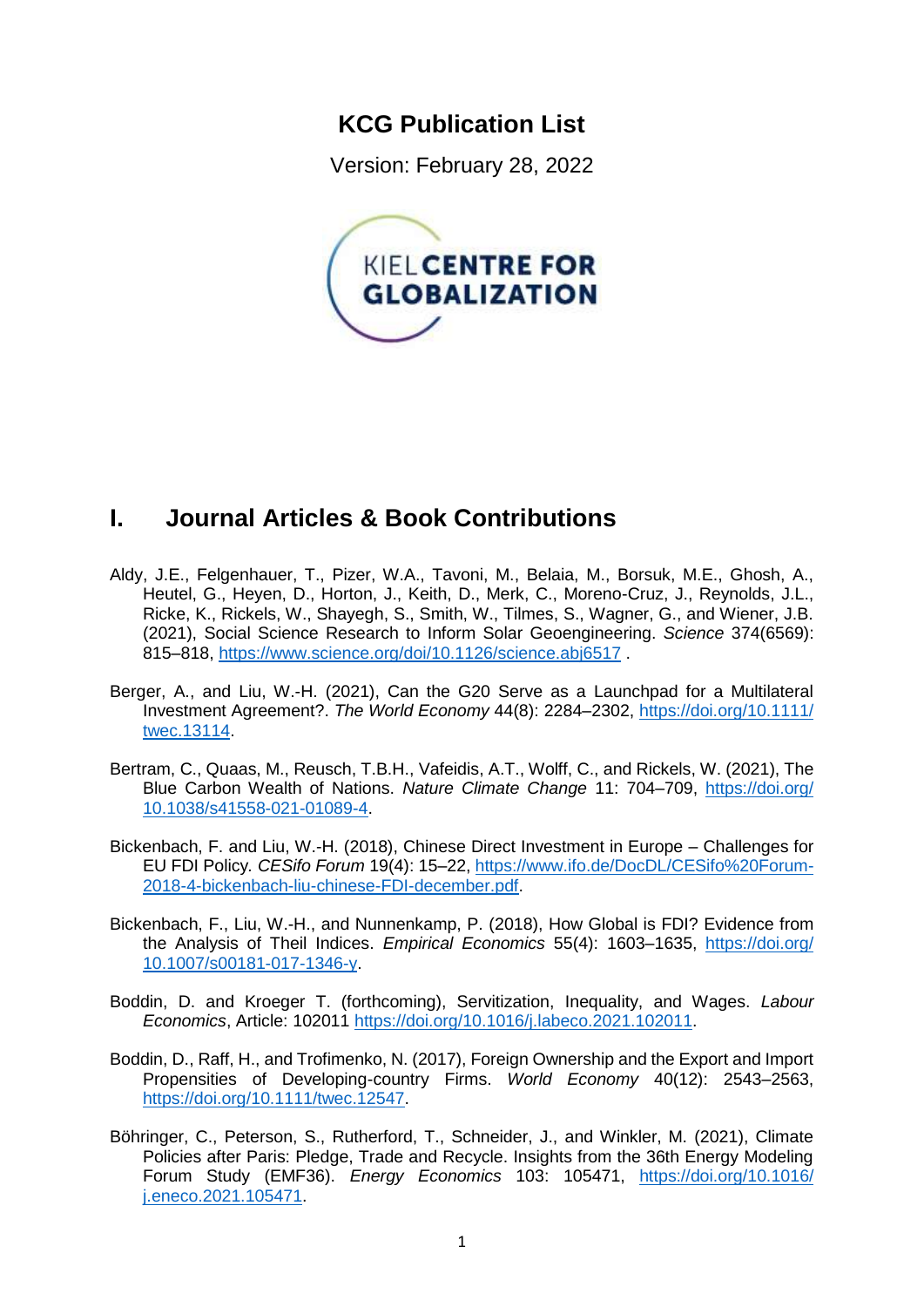- Braml, M., and Felbermayr, G. (2019), What Do We Really Know About the Transatlantic Current Account?. *CESifo Economic Studies* 65(3): 255–274, [https://doi.org/10.1093/](https://doi.org/10.1093/‌cesifo/ifz012) [cesifo/ifz012.](https://doi.org/10.1093/‌cesifo/ifz012)
- Brekke, K.A., Konow, J., and Nyborg, K. (2017), Framing in a Threshold Public Goods Experiment with Heterogeneous Endowments. *Journal of Economic Behaviour and Organization* 138(June 2017): 99–110. [https://doi.org/10.1016/j.jebo.2017.04.006.](https://doi.org/10.1016/j.jebo.2017.04.006)
- Braun, C., Merk, C., Pönitzsch, G., Kniebes, C., Rehdanz, K., and Schmidt, U. (2018), Public Perception of Climate Engineering and Carbon Capture and Storage in Germany: Survey evidence. *Climate Policy* 18(4): 471–484, [https://doi.org/10.1080/14693062.2017.](https://doi.org/10.1080/14693062.2017.‌1304888) [1304888.](https://doi.org/10.1080/14693062.2017.‌1304888)
- Braun, C., Rehdanz, K., and Schmidt, U. (2018), Exploring Public Perception of Environmental Technology over Time. *Journal of Environmental Planning and Management* 61(1): 143– 160, [https://doi.org/10.1080/09640568.2017.1291414.](https://doi.org/10.1080/09640568.2017.1291414)
- Brown, K.W., Kasser, T. Ryan, R.M., and Konow, J. (2016), Materialism, Spending, and Affect: An Event-Sampling Study of Marketplace Behavior and Its Affective Costs. *Journal of Happiness Studies* 17(6): 2277–2292, [https://doi.org/10.1007/s10902-015-9694-9.](https://doi.org/10.1007/s10902-015-9694-9)
- Camacho, E., Requate, T., Waichman, I., and Ch'ng, S.K. (2019), Tell the truth or not? The Montero Mechanism for Emissions Control at Work. *Journal of Environmental Economics and Management* 95: 133–152, [https://doi.org/10.1016/j.jeem.2019.02.004.](https://doi.org/10.1016/j.jeem.2019.02.004)
- Dewit, G., Görg, H., and Temouri, Y. (2019), Employment Protection and Firm Relocation: Theory and Evidence. *Economica* 86(344): 663–688, [https://doi.org/10.1111/ecca.12280.](https://doi.org/10.1111/ecca.12280)
- Duscha, V., Kerstin, J., Peterson, S., Schleich, J., and Weitzel, M. (2021), Development of Low-carbon Power Technologies and the Stability of International Climate Cooperation. *Climate Change Economics* 12(4): 2150013, [https://www.worldscientific.com/doi/abs/10.](https://www.worldscientific.com/doi/abs/10.‌1142/S2010007821500135) [1142/S2010007821500135.](https://www.worldscientific.com/doi/abs/10.‌1142/S2010007821500135)
- Felbermayr, G. (2019), Zur Rückkehr der Machtpolitik in Handelsfragen: Theoretische Überlegungen und politische Empfehlungen. *Perspektiven der Wirtschaftspolitik* 19(3): 232–244, [https://doi.org/10.1515/pwp-2018-0027.](https://doi.org/10.1515/pwp-2018-0027)
- Felbermayr, G., Goldbeck, M., and Sandkamp, A. (2019), Feindliche Übernahme? Chinas ausländische Direktinvestitionen unter der Lupe. *ifo Schnelldienst* 72 (8): 27–39.
- Felbermayr, G., and Görg, H. (2020), Implikationen von Covid-19 für die Globalisierung. *Perspektiven der Wirtschaftspolitik* 21(3): 263–272, [https://doi.org/10.1515/pwp-2020-](https://doi.org/10.1515/pwp-2020-0025) [0025.](https://doi.org/10.1515/pwp-2020-0025)
- Felbermayr, G., Kimura, F., Okubo, T., and Steiniger, M. (2019), Quantifying the EU-Japan Economic Partnership Agreement. *Journal of the Japanese and International Economies* 51(March 2019): 110–128, [https://doi.org/10.1016/j.jjie.2018.12.007.](https://doi.org/10.1016/j.jjie.2018.12.007)
- Felbermayr, G., and Sandkamp, A. (2020), The Trade Effects of Anti-Dumping Duties: Firmlevel Evidence from China. *European Economic Review* 122, Article: 103367*,* [https://doi.](https://doi.org/10.1016/j.euroecorev.2019.103367) [org/10.1016/j.euroecorev.2019.103367.](https://doi.org/10.1016/j.euroecorev.2019.103367)
- Felbermayr, G., and Steininger, M. (2019), Revisiting the Euro's Trade Cost and Welfare Effects. *Journal of Economics and Statistics* 239(5-6): 917–956, [https://doi.org/10.1515/](https://doi.org/10.1515/‌jbnst-2019-0015) [jbnst-2019-0015.](https://doi.org/10.1515/‌jbnst-2019-0015)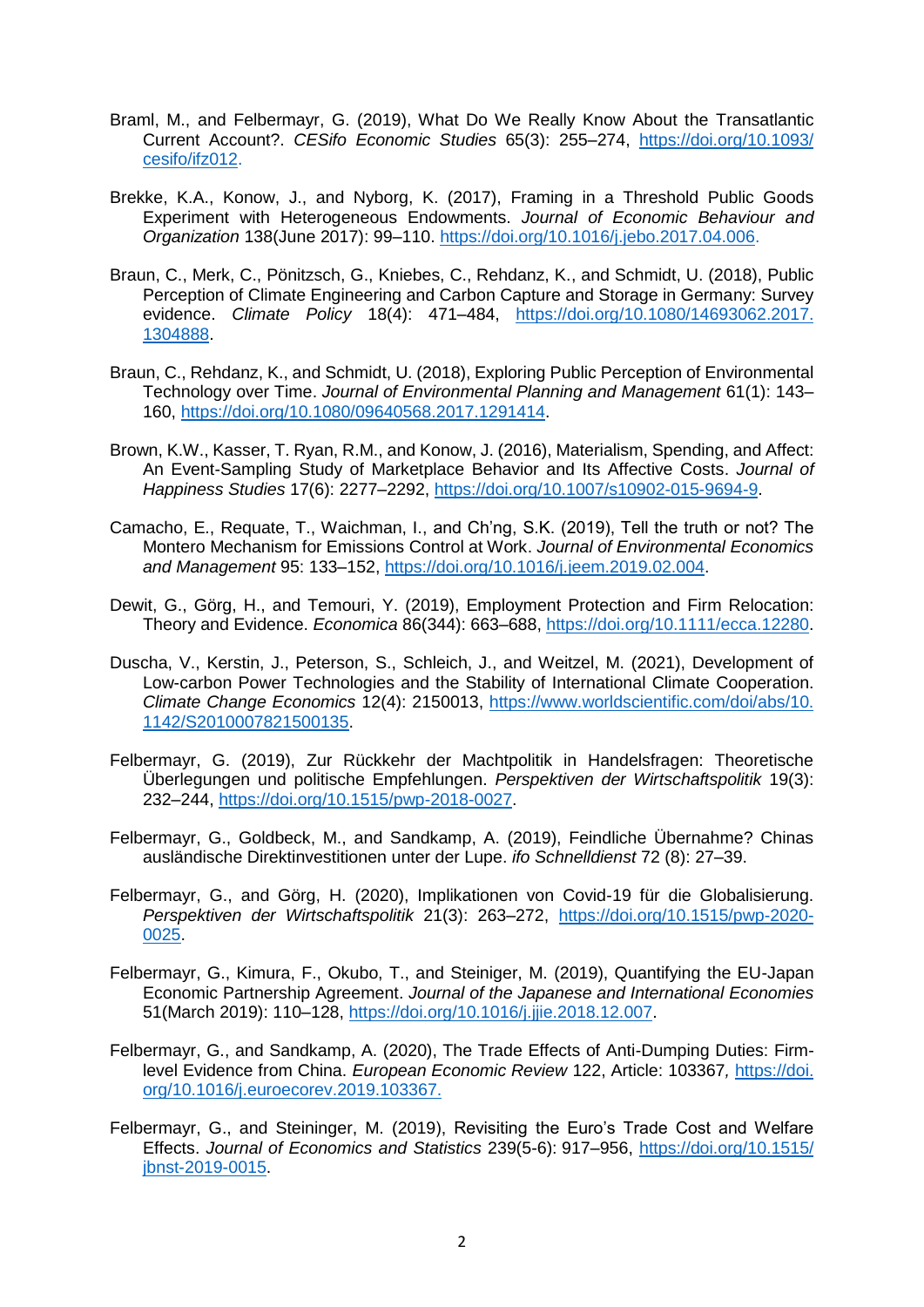- Felbermayr, G., Teti, F., and Yalcin E. (2019), Rules of Origin and the Profitability of Trade Deflection. *Journal of International Economics* 121(Nov 2019), Article: 103248[, https://doi.](https://doi.org/10.1016/j.jinteco.2019.07.003) [org/10.1016/j.jinteco.2019.07.003.](https://doi.org/10.1016/j.jinteco.2019.07.003)
- Georgiadis, G., and Saskia Mösle (2020), Introducing Dominant Currency Pricing in the ECB's Global Macroeconomic Model. *International Finance*, 23(2): 234–256, [https://doi.org/](https://doi.org/10.1111/infi.12361) [10.1111/infi.12361.](https://doi.org/10.1111/infi.12361)
- Girma, S. and Görg, H. (forthcoming), Productivity Effects of Processing and Ordinary Export Market Entry: A Time-varying Treatments Approach. *Review of International Economics*. <https://doi.org/10.1111/roie.12580>
- Girma, S., Görg, H., and Kersting, E. (2019), Which Boats are Lifted by a Foreign Tide? Direct and Indirect Wage Effects of Foreign Ownership. *Journal of International Business Studies* 50(6): 923–947, [https://doi.org/10.1057/s41267-019-00248-2.](https://doi.org/10.1057/s41267-019-00248-2)
- Girma, S., Görg, H., and Stepanok, I. (2020), Subsidies, Spillovers and Exports. *Economics Letters* 186(Jan 2020), Article: 108840, [https://doi.org/10.1016/j.econlet.2019.108840.](https://doi.org/10.1016/j.econlet.2019.108840)
- Godart, O., Görg, H., and Hanley, A. (2020), Harnessing the Benefits from FDI in African Countries. *CESifo Forum* 21(2), 32–37.
- Gold, R., Görg, H., Hanley A., and Seric, A. (2017), South-South FDI: Is It Really Different?. *Review of World Economics* 153(4): 657–673, [https://doi.org/10.1007/s10290-017-0289](https://doi.org/10.1007/s10290-017-0289-x) [x.](https://doi.org/10.1007/s10290-017-0289-x)
- Görg, H. (2016), Multinational Enterprises and Host Country Development. World Scientific Studies. In: *International Economics*: Vol. 53, World Scientific Publishing, London, UK. [https://doi.org/10.1142/9924.](https://doi.org/10.1142/9924)
- Görg, H., and Hanley, A. (2017), Firms' Global Engagement and Management Practices. *Economics Letters*, 155(Jun 2017): 80–83, [https://doi.org/10.1016/j.econlet.2017.03.026.](https://doi.org/10.1016/j.econlet.2017.03.026)
- Görg, H., and Hanley, A. (2018), Offshoring and Transport Costs. In: Blonigen, B.A., and Wilson, W.W. (eds.), *Handbook of International Trade and Transportation*: Ch. 7: 236– 258, Edward Elgar Publishing, Cheltenham, UK and Northampton, MA, USA.
- Görg, H., and Hanley, A. (2018), Offshoring: Causes and Consequences at the Firm and Worker Level. *World Scientific Studies in International Economics*: Vol. 71, World Scientific Publishing, London, UK. [https://doi.org/10.1142/10969.](https://doi.org/10.1142/10969)
- Görg, H., Hanley, A., and Seric, A. (2018), Corporate Social Responsibility in Global Supply Chains: Deeds Not Words. *Sustainability* 10(10): 3675, [https://doi.org/10.3390/su10103](https://doi.org/10.3390/su10103‌675) [675.](https://doi.org/10.3390/su10103‌675)
- Görg, H., Hanley, A., Hoffmann, S., and Seric, A. (2017), When do Multinational Companies Consider Corporate Social Responsibility? A Multi-Country Study in Sub-Saharan Africa. *Business & Society Review* 122(2): 191–220, [https://doi.org/10.1111/basr.12115.](https://doi.org/10.1111/basr.12115)
- Görg, H., and Kersting, E. (2017), Vertical Integration and Supplier Finance. *Canadian Journal of Economics* 50(1): 273–305, [https://doi.org/10.1111/caje.12257.](https://doi.org/10.1111/caje.12257)
- Görg, H., and Mao, H. (2020), Friends like this: The Impact of the US China Trade War on Global Value Chains. *The World Economy* 43(7): 1776–1791, [https://doi.org/10.1111/](https://doi.org/10.1111/‌twec.12967) [twec.12967.](https://doi.org/10.1111/‌twec.12967)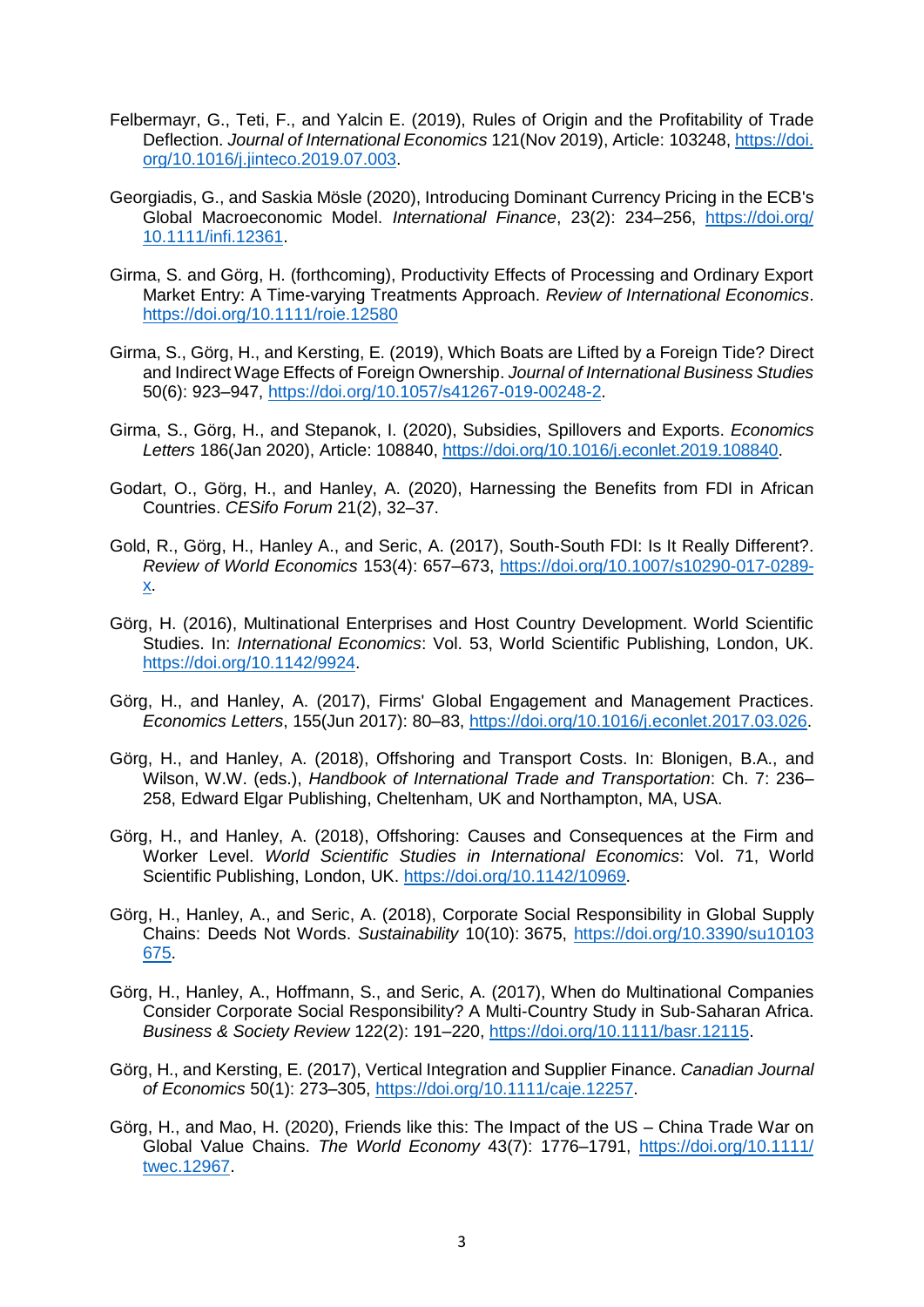- Görg, H., and Mao, H. (forthcoming), Does the Belt and Road Initiative Stimulate Chinese Exports? Evidence from Micro Data. The World Economy, [https://doi.org/10.1111/](https://doi.org/10.1111/‌twec.13258) [twec.13258.](https://doi.org/10.1111/‌twec.13258)
- Görg, H., and Marchal, L. (2019), Die Effekte deutscher Direktinvestitionen im Empfängerland vor dem Hintergrund des Leistungsbilanzüberschusses: Empirische Evidenz mit Mikrodaten für Frankreich. *Perspektiven der Wirtschaftspolitik* 20(1): 53–69, [https://doi.org/10.1515/pwp-2018-0030.](https://doi.org/10.1515/pwp-2018-0030)
- Görg, H., and Mösle, S. (2020), Globale Wertschöpfungsketten in Zeiten von (und nach) Covid-19. *Ifo Schnelldienst* 73(5): 3–6.
- Görg, H., and Seric, A. (2016), Linkages with Multinationals and Domestic Firm Performance: The Role of Assistance for Local Firms. *European Journal of Development Research* 28(4): 605–624, [https://doi.org/10.1057/ejdr.2015.33.](https://doi.org/10.1057/ejdr.2015.33)
- Görg, H., and Spaliara, M.-E. (2018), Export Market Exit and Financial Health in Crises Periods. *Journal of Banking & Finance* 87: 150–163, [https://doi.org/10.1016/j.jbankfin.](https://doi.org/10.1016/j.jbankfin.‌2017.08.004) [2017.08.004.](https://doi.org/10.1016/j.jbankfin.‌2017.08.004)
- Haberstroh, K., Orth, U., Hoffmann, S., and Brunk B. (2017), Consumer Response to Unethical Corporate Behaviour: A Re-Examination and Extension of the Moral Decoupling Model. *Journal of Business Ethics* 140(1): 161–173, [https://doi.org/10.1007/s10551-015-2661-x.](https://doi.org/10.1007/s10551-015-2661-x)
- Hanley, A., and Semrau, F.O. (forthcoming), Stepping up to the Mark? Firms' Export Activity and Environmental Innovation in 14 European Countries. *Industry and Innovation*, [https://doi.org/10.1080/13662716.2021.2021865.](https://doi.org/10.1080/13662716.2021.2021865)
- Heidbrink, L. (2016), Companies as Political Actors: A Positioning between Ordo-Responsibility and Systems Responsibility. In: Lütge, C. and Mukerji N. (eds.), *Order Ethics: An Ethical Framework for the Social Market Economy*, Dordrecht, pp. 251–278, [https://doi.org/10.1007/978-3-319-33151-5\\_15.](https://doi.org/10.1007/978-3-319-33151-5_15)
- Heidbrink, L. (2017), Consumer Social Responsibility. Zur gesellschaftlichen Verantwortung der Konsumenten. *Ethik & Unterricht* 1: 7–10.
- Heidbrink, L. (2017), Der Dualismus der Ökonomik, Wirtschaftsethik im Diskurs. *Zeitschrift für Wirtschafts- und Unternehmensethik* (ZfWU) 18(2): *247–252,* [https://doi.org/10.5771/](https://doi.org/10.5771/1439-880X-2017-2) [1439-880X-2017-2.](https://doi.org/10.5771/1439-880X-2017-2)
- Heidbrink, L. (2018), Selbstbindung als wirtschaftsethisches Problem Zur Rolle des libertären Paternalismus bei der Förderung von Wohlfahrtsentscheidungen. In: Manzeschke, A. (Hg.), *Evangelische Wirtschaftsethik – wohin? Perspektiven und Positionen*, Münster, pp. 217–238.
- Heidbirnk, L., and Brink, A. (2017, eds.), Corporate Responsibility und Gesundheit. *Zeitschrift für Wirtschafts- und Unternehmensethik* (ZfWU) 18/3, [https://doi.org/10.5771/1439-880X-](https://doi.org/10.5771/1439-880‌X-2017-3)[2017-3.](https://doi.org/10.5771/1439-880‌X-2017-3)
- Heidbrink, L., Brink, A., and Morner, M. (2016, eds.), Unternehmenssteuerung und Werte. *Zeitschrift für Wirtschafts- und Unternehmensethik* (ZfWU) 17/2, [https://doi.org/10.5771/](https://doi.org/10.5771/‌1439-880X-2016-2) [1439-880X-2016-2.](https://doi.org/10.5771/‌1439-880X-2016-2)
- Heidbrink, L., and Klonschinski, A. (2018), Nudges, Transparenz und Autonomie Eine normativ gehaltvolle Kategorisierung von Maßnahmen des Nudgings. *Vierteljahresheft zur Wirtschaftsforschung* 1: 15–27, [https://doi.org/10.3790/vjh.87.1.15.](https://doi.org/10.3790/vjh.87.1.15)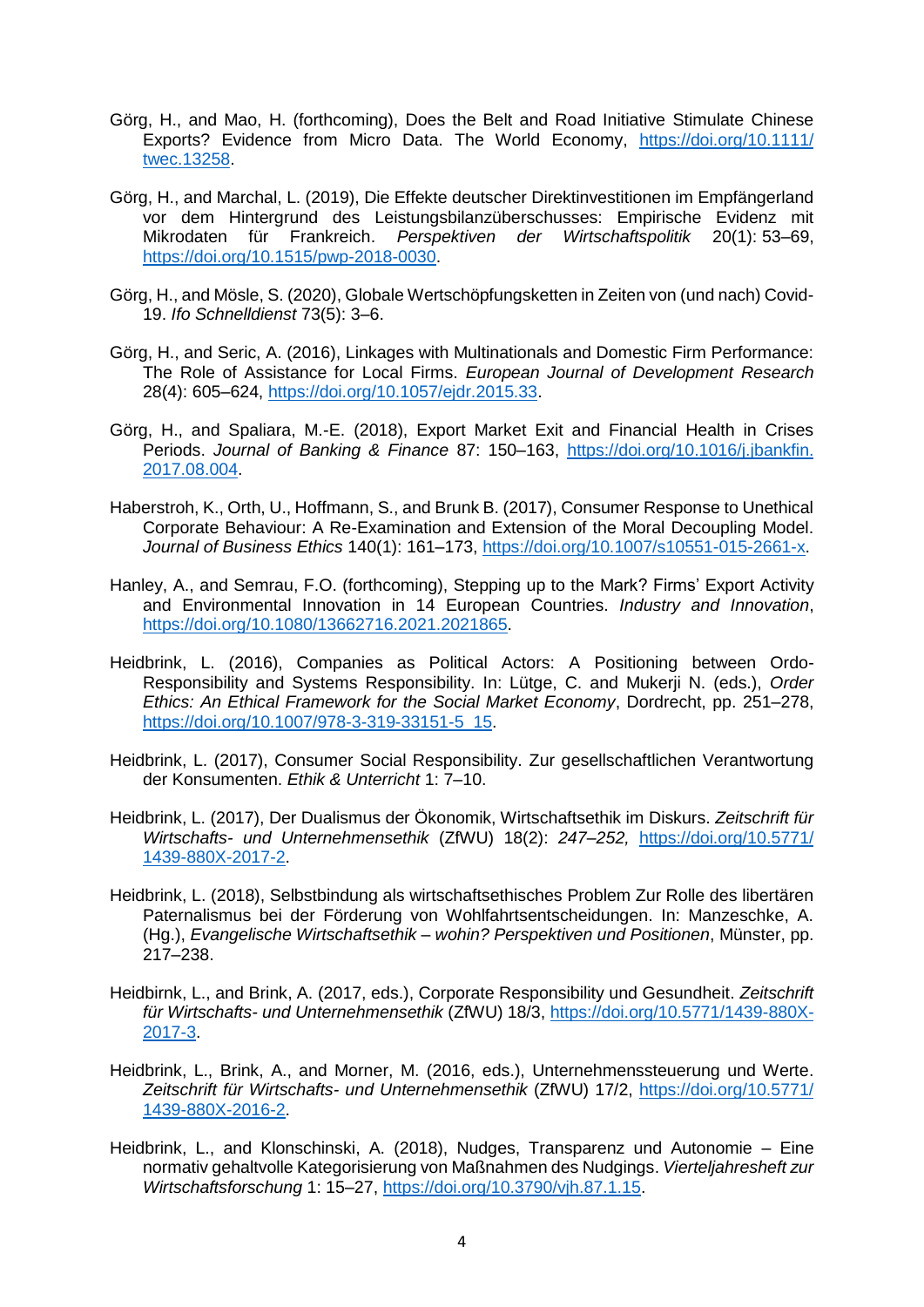- Heidbrink, L., Langbehn, C., and Loh, J. (2017, eds.) *Handbuch Verantwortung* (Handbook of Responsibility). Springer Verlag, Wiesbaden 2017, [https://doi.org/10.1007/978-3-658-](https://doi.org/10.1007/978-3-658-06110-4) [06110-4](https://doi.org/10.1007/978-3-658-06110-4) .
- Heidbrink L., and Lorch, A. (2018), Anreize und Boni für ethisches Handeln in Unternehmen. *Audit Committee Quarterly* II/2018: 78–80.
- Heidbrink, L., Lorch, A., and Neuhäuser, C. (2018, eds.), Neue Perspektiven der Wirtschaftsphilosophie, *Zeitschrift für Wirtschafts- und Unternehmensethik* (ZfWU), 19/2, [https://doi.org/10.5771/1439-880X-2018-2.](https://doi.org/10.5771/1439-880X-2018-2)
- Heidbrink, L., Lorch, A., and Rauen, V. (2019), *Wirtschaftsphilosophie zur Einführung*. Junius Verlag, Hamburg, Germany.
- Heidbrink, L., and Müller, S. (2017), Die soziale Rolle des Konsumenten. Zum Verantwortungsrahmen von Verbrauchern. *Amos International* 11(4): 3–9, [https://www.](https://www.philsem.uni-kiel.de/de/lehrstuehle/praktische-philosophie/ehemalige-mitarbeiterinnen/‌mueller/publikationen) [philsem.uni-kiel.de/de/lehrstuehle/praktische-philosophie/ehemalige-mitarbeiterinnen/](https://www.philsem.uni-kiel.de/de/lehrstuehle/praktische-philosophie/ehemalige-mitarbeiterinnen/‌mueller/publikationen) [mueller/publikationen.](https://www.philsem.uni-kiel.de/de/lehrstuehle/praktische-philosophie/ehemalige-mitarbeiterinnen/‌mueller/publikationen)
- Heidbrink, L., and Müller, S. (2020), Consumer Social Responsibility. Zur gesellschaftlichen Verantwortung von Konsumenten. Metropolis: Weimar.
- Heidbrink, L., and Gröppel-Klein, A. (2020*), Die dunklen Seiten des Konsums. Alte Probleme, neue Herausforderungen*. Hrsg. mit Andrea. Nomos Verlag. [https://doi.org/10.5771/](https://doi.org/10.5771/‌9783748920922) [9783748920922](https://doi.org/10.5771/‌9783748920922)
- Heidbrink, L., Kuhn, E., Müller, S., and Buyx, A. (2020), The Ethics of Workplace Health Promotion. Public Health Ethics 13(3): 234–246,<https://doi.org/10.1093/phe/phaa007> .
- Heidbrink, L., Kuhn, E., Müller, S., and Buyx, A. (2021), Aufgeklärte Mitarbeiter/innen. Die informierte Einwilligung als ethische Orientierung für Verhaltensprävention im betrieblichen Kontext. *Gesundheitswesen* 83(11): 946–950, [https://doi.org/10.1055/a-](https://doi.org/10.1055/a-1205-0779)[1205-0779](https://doi.org/10.1055/a-1205-0779)
- Heidbrink, L., Müller, Teusch, Ch., Kuhn, E., and Buyx, A. (2020), Gesundheitslabel. Eine Bestandsaufnahme (2020), [https://doi.org/10.38071/876508745430731.](https://doi.org/10.38071/876508745430731)
- Heidbrink, L., and Schmidt, U. (2020), Soziales Crowdfunding als Weg aus Corona-Krise. Ein Exempel moralischer Ökonomie. In: Brink, A., Hollstein, B., Hübscher, M., and Neuhäuser, Ch. (eds.), *Lehren aus Corona. Impulse aus der Wirtschafts- und Unternehmensethik*. Nomos Verlag: Baden-Baden 2020, 195–204.
- Heidbrink, L., Kuhn, E., Müller, S., Teusch, C., Tanner, G., Schümann, M., Baur, C., Bamberg., McLennan, S., and Buyx, A., (2021), Interfaces of occupational health management and corporate social responsibility: a multi-centre qualitative study from Germany, *BMC Public Health*, 21:1042, https://doi.org/10.1186/s12889-021-11016-z.
- Heidbrink, L., and Müller, S. (2021), Folgerungen für Unternehmens- und Verbraucherpolitik. Consumer Social Responsibility und Corporate Social Responsibility. In: Gibson-Kunze, M., Golbeck, Ch., Halfmann, A., and Smith, T.-J. (eds.), *Die Große Transformation in Wirtschaft und Gesellschaft*. CSR Magazin, Nr. 36: Berlin, 54–60.
- Hoffmann, N.C. (2020), Politische Lenkungsmechanismen und deren psychologische Grenzen. Der Einfluss staatlicher Besteuerung und freiwilliger Abgaben auf den Konsum (un-)ethischer Produkte. In: Heidbrink, L und Müller, S. (Hg.), *Consumer Social Responsibility. Zur gesellschaftlichen Verantwortung von Konsumenten*. Metropolis: Weimar.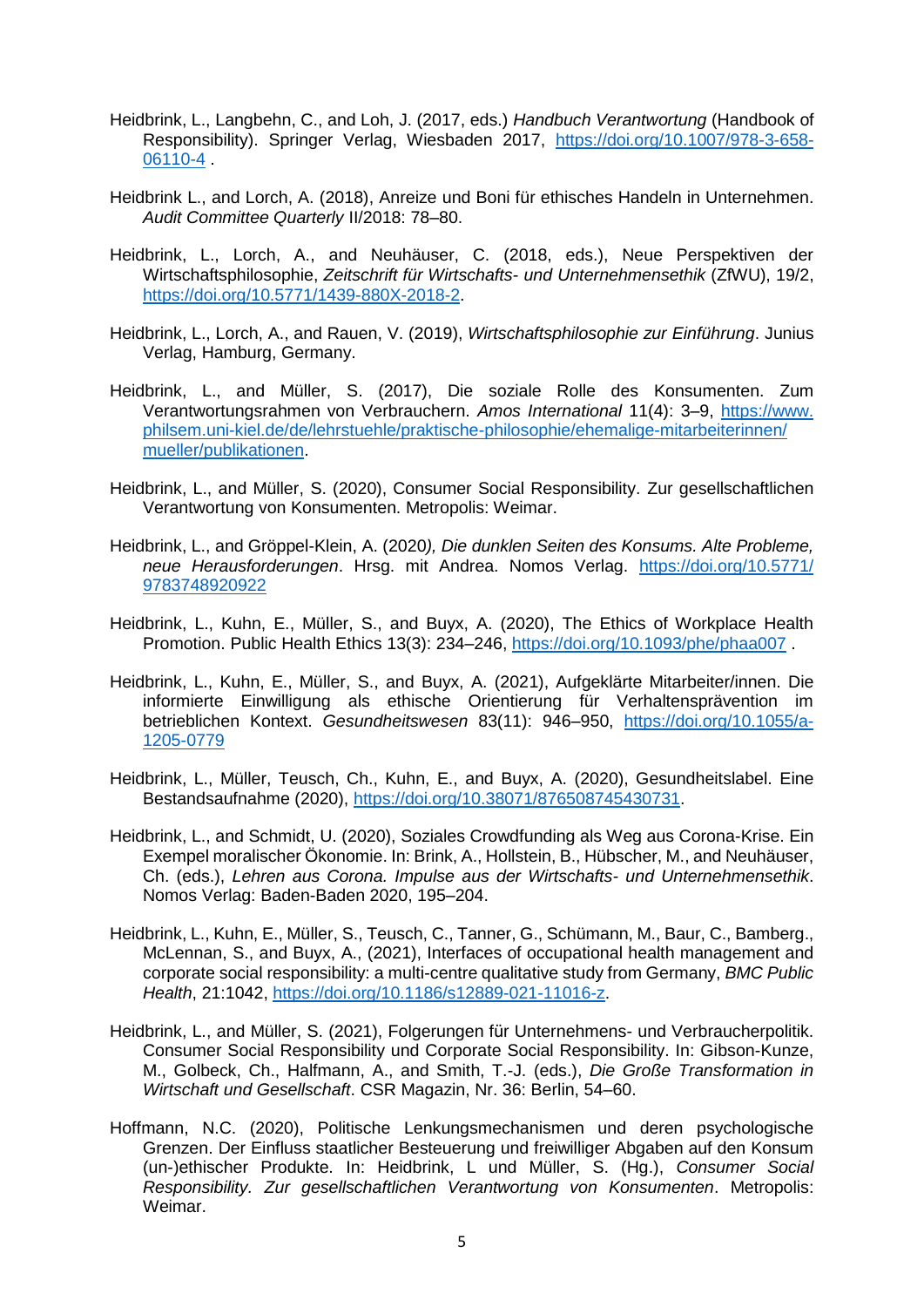- Hoffmann, N.C., and Müller, S. (2021), Der Defining-Issues-Tests (DIT) in der wirtschafts– wissenschaftlichen Konsumforschung Die empirische Analyse von Konsumdilemmata, *Wirtschaftswissenschaftliches Studium* 50(9): 4-9. [https://doi.org/10.15358/0340-1650-](https://doi.org/10.15358/0340-1650-2021-9-4) [2021-9-4](https://doi.org/10.15358/0340-1650-2021-9-4) ,
- Hoffmann, N.C., Yin, J., and Hoffmann, S. (2020), Chain of Blame: A Multi-country Study of Consumer Reactions Towards Supplier Hypocrisy in Global Supply Chains. *Management International Review* 68: 247–286, [https://doi.org/10.1007/s11575-020-00410-1.](https://doi.org/10.1007/s11575-020-00410-1)
- Hoffmann, S., Balderjahn, I., Seegebarth, B., Mai, R., and Peyer, M. (2018), Under Which Conditions Are Consumers Ready to Boycott or Buycott? The Roles of Hedonism and Simplicity. Ecological Economics 147(May 2018): 167–178, [https://doi.org/10.1016/j.](https://doi.org/10.1016/j.‌ecolecon.2018.01.004) [ecolecon.2018.01.004.](https://doi.org/10.1016/j.‌ecolecon.2018.01.004)
- Hoffmann, S., Mai, R., Lasarov, W., Krause, J., and Schmidt, U. (2019), Hungry Bellies Have No Ears: How and Why Fundamental Human Needs Inhibit Sustainable Consumption. *Ecological Economics* 160(June2019): 96–140, [https://doi.org/10.1016/j.ecolecon. 2019.](https://doi.org/10.1016/j.ecolecon.%202019.‌02.007) [02.007.](https://doi.org/10.1016/j.ecolecon.%202019.‌02.007)
- Hornok, C., and Muraközy, B. (2019), Markups of Exporters and Importers: Evidence from Hungary. *The Scandinavian Journal of Economics* 121(3): 1303–1333, [https://doi.org/](https://doi.org/10.1111/sjoe.12292) [10.1111/sjoe.12292.](https://doi.org/10.1111/sjoe.12292)
- Hüttel, A., Balderjahn, I., and Hoffmann, S. (2020). Welfare Beyond Consumption: The Benefits of Having Less. *Ecological Economics*, 176, Article: 106719, [https://doi.org/](https://doi.org/‌10.1016/j.ecolecon.2020.106719) [10.1016/j.ecolecon.2020.106719.](https://doi.org/‌10.1016/j.ecolecon.2020.106719)
- Jacksohn, A., Grösche, P., Rehdanz, K. and Schröder C. (2019), Drivers of Renewable Technology Adoption in the Household Sector. *Energy Economics* 81(June 2019): 216– 226, [https://doi.org/10.1016/j.eneco.2019.04.001.](https://doi.org/10.1016/j.eneco.2019.04.001)
- Jetter, M., Mösle, S., and Stadelmann, D. (2019), Cursed by no Coast: How Regional Landlockedness Affects Income within Countries. *Economics Letters* 181(Aug 2019): 70– 73, [https://doi.org/10.1016/j.econlet.2019.04.030.](https://doi.org/10.1016/j.econlet.2019.04.030)
- Karimova, G.-S. (forthcoming), Die Frage nach der Verteilungsgerechtigkeit entlang der globalen Wertschöpfungsketten im Hinblick auf Covid-19. In: Weber, A. (Hg.), *Das Morgenmachen-Lesebuch*. Bielefeld: Transcript.
- Karimova, G.-S. (2020), Governance von globalen Wertschöpfungsketten Welche Verantwortung haben Konsument\*innen?. In: Heidbrink L. und Müller S. (Hg.), *Consumer Social Responsibility. Zur gesellschaftlichen Verantwortung von Konsumenten*. Weimar: Metropolis.
- Karimova, G.-S., Hoffmann, N., Heidbrink, L., and Hoffmann S. (2020), Virtue Ethics between East and West in Consumer Research: Review, Synthesis and Directions for Future Research. *Journal of Business Ethics*, 165: 255–275, [https://doi.org/10.1007/s10551-019-](https://doi.org/10.1007/s10551-019-04321-6) [04321-6.](https://doi.org/10.1007/s10551-019-04321-6)
- Karimova, G. S., and LeMay, S.A. (2019), The Moral Supply Chain. *Teaching Ethics* 19(2): 255–276, [https://doi.org/10.5840/tej202091481.](https://doi.org/10.5840/tej202091481)
- Karimova, G-S., and LeMay S.A (2021), The Belt and Road Initiative, World Order and International Standards: Continuity, Adaptation, or Discontinuity? *Journal of Global Ethics* 17(1): 71–90,<https://doi.org/10.1080/17449626.2021.1946836> .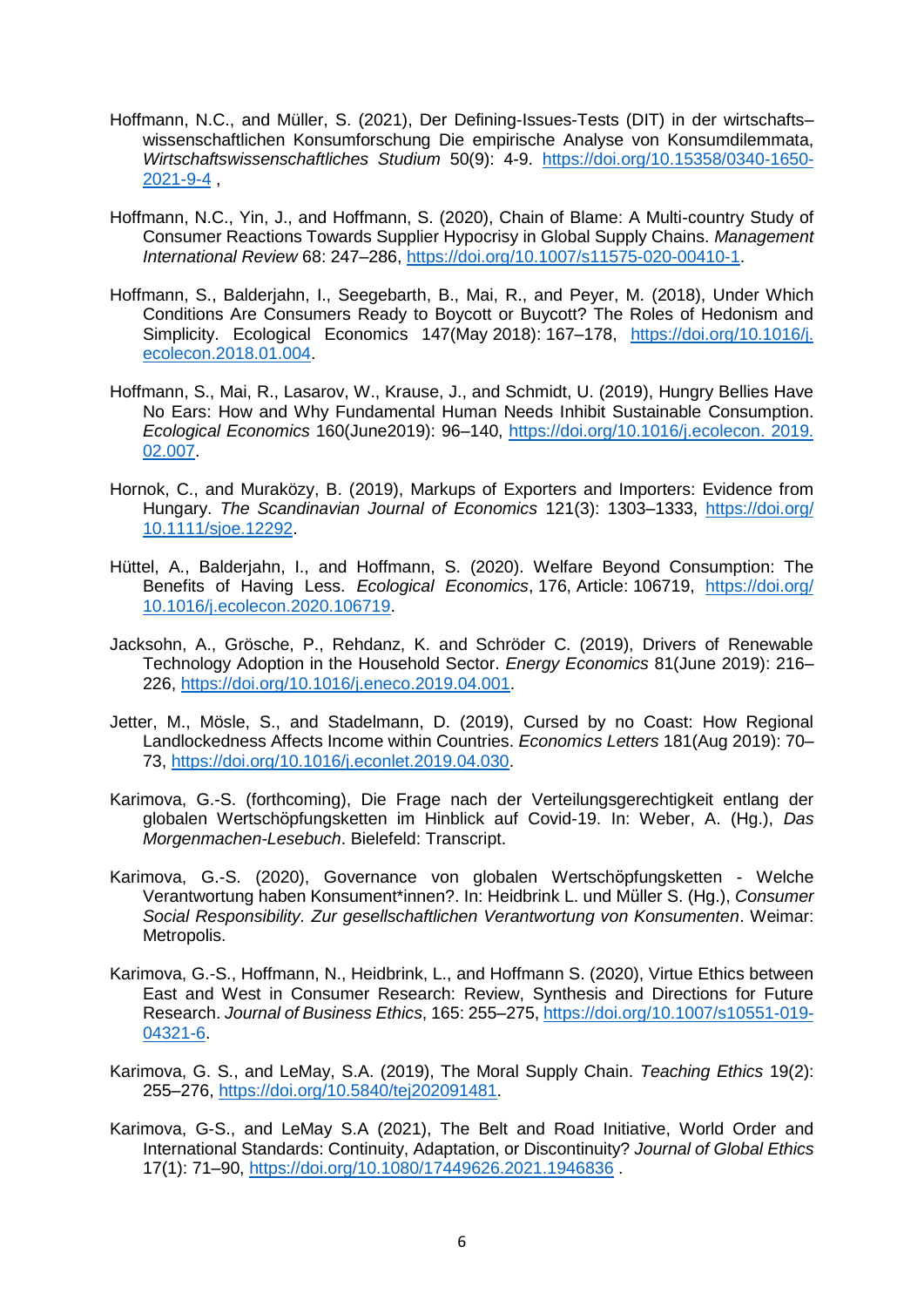- Kinzius, L., Sandkamp, A., and Yalcin, E. (2019), Trade Protection and the Role of Non-tariff Barriers. *Review of World Economics* 155: 603–643, [https://doi.org/10.1007/s10290-019-](https://doi.org/10.1007/s10290-019-‌00341-6) [00341-6.](https://doi.org/10.1007/s10290-019-‌00341-6)
- Köhne, R., and Heidbrink, L. (2017), Gemeinwohl-Ökonomie oder der Coup des Liberalismus? Von der unsichtbaren Hand zum Prinzip der Selbsterhaltung. In: Forschungsgruppe Unternehmen und gesellschaftliche Organisation (FUGO) (Hg.), *Unternehmen der Gesellschaft. Interdisziplinäre Beiträge zu einer kritischen Theorie des Unternehmens*, Marburg, pp. 287–311.
- Konow, J. (2017), Does Studying Ethics Affect Moral Views? An Application to Economic Justice. *Journal of Economic Methodology* 24(2): 190–203, [https://doi.org/10.1080/1350](https://doi.org/10.1080/1350‌178X.2017.1309812) [178X.2017.1309812.](https://doi.org/10.1080/1350‌178X.2017.1309812)
- Konow, J. (2019), Which Is the Fairest One of All?: A Positive Analysis of Justice Theories. In: Cappelen, A.W. and Tungodden, B. (eds.), *The Economics of Fairness*, MA: Edward Elgar (reprinted from the Journal of Economic Literature, 2003, Vol 41(4): 1188–1239): Northampton, pp. 68–119.
- Konow, J. (2019), Fair Shares: Accountability and Cognitive Dissonance in Allocation Decisions. In: Cappelen, A.W. and Tungodden, B. (eds.), *The Economics of Fairness*, MA: Edward Elgar (reprinted from the American Economic Review, 2000, Vol. 90(4): 1072– 1091): Northampton, pp. 254–273.
- Konow, J. (2020), Is Fairness in the Eye of the Beholder? An Impartial Spectator Analysis of Justice. In: Bauer, A.M. and Meyerhuber, M. (eds), *Empirical Research and Normative Theory: Transdisciplinary Perspectives on Two Methodological Traditions between Separation and Interdependence*, De Gruyter, Berlin 237–272, [https://doi.org/](https://doi.org/‌10.1515/9783110613797-013) [10.1515/9783110613797-013.](https://doi.org/‌10.1515/9783110613797-013) (reprinted from Social Choice and Welfare (2009), 33:101– 127).
- Konow, J. (2019), Can Ethics Instruction Make Economics Students More Pro-social?. *Journal of Economic Behavior and Organization* 166(Oct 2019): 724–734, [https://doi.org/](https://doi.org/10.1016/j.jebo.2019.08.012) [10.1016/j.jebo.2019.08.012.](https://doi.org/10.1016/j.jebo.2019.08.012)
- Konow, J., Saijo,T., and Akai, K. (2020). Equity versus Equality: Spectators, Stakeholders and Groups. *Journal of Economic Psychology* 77(March 2020), 102171, [https://doi.org/10.](https://doi.org/10.%20‌1016/j.joep.2019.05.001) [1016/j.joep.2019.05.001.](https://doi.org/10.%20‌1016/j.joep.2019.05.001)
- Konow, J., and Schwettmann, L. (2016), The Economics of Justice. In: Sabbagh C., and Schmitt, M. (eds.), *Handbook of Social Justice Theory and Research*, 83–106, Springer, New York, USA, [https://doi.org/10.1007/978-1-4939-3216-0\\_5.](https://doi.org/10.1007/978-1-4939-3216-0_5)
- Krauts, C., and Hoffmann, S. (2017), The Tenure-Based Customer Retention Model: A Cross-Cultural Validation. *Journal of International Marketing* 25(3): 83–106, [https://doi.org/](https://doi.org/10.1509/jim.16.0040) [10.1509/jim.16.0040.](https://doi.org/10.1509/jim.16.0040)
- Krautz, C., and Hoffmann, S. (2019), Cross-cultural Application of a Practice-Oriented Acquiescence Measure. *International Marketing Review*, 36(3), 391–415, [https://doi.org/](https://doi.org/10.1108/IMR-03-2018-0091) [10.1108/IMR-03-2018-0091.](https://doi.org/10.1108/IMR-03-2018-0091)
- Kube, R., Löschel, A. Mertens, H., and Requate, T. (2018), Research Trends in Environmental and Resource Economics: Insights from four Decades of JEEM. *Journal of Environmental Economics and Management* 92(Nov 2018): 433–464, [https://doi.org/10.1016/j.jeem.](https://doi.org/10.1016/j.jeem.‌2018.08.001) [2018.08.001.](https://doi.org/10.1016/j.jeem.‌2018.08.001)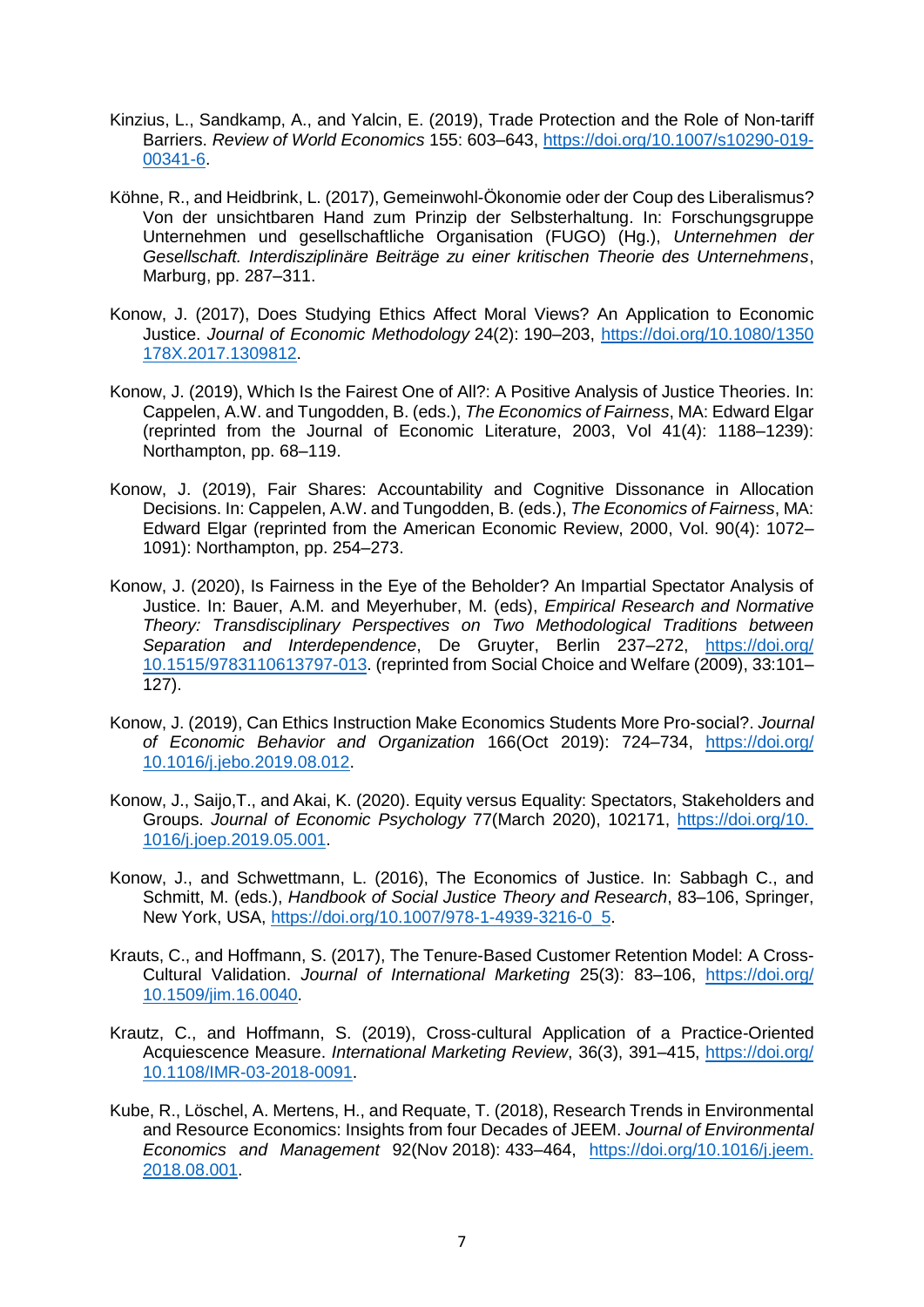- Kuhn, E., Müller, S., Heidbrink, L., and Buyx, A. (2020), The Ethics of Workplace Health Promotion. *Public Health Ethics* 13(3): 234–246, [https://doi.org/10.1093/phe/phaa007.](https://doi.org/10.1093/phe/phaa007)
- Lai, P., and Requate, T. (2020), Division of Labor under Perfect Competition. *Singapore Economic Review* 2020: 1–9, <https://doi.org/10.1142/S0217590820500265> .
- Lasarov, W., and Hoffmann, S. (2020). Social Moral Licensing. *Journal of Business Ethics* 165: 45–66,<https://doi.org/10.1007/s10551-018-4083-z> .
- Lasarov, W., Hoffmann, S., and Orth, U. (forthcoming), Vanishing Boycott Impetus. Why and How Consumer Participation in a Boycott Decreases Over Time. *Journal of Business Ethics,* [https://doi.org/10.1007/s10551-021-04997-9.](https://doi.org/10.1007/s10551-021-04997-9)
- Lasarov, W., Mai, R., García de Frutos, N., Ortega Egea, J. M., and Hoffmann, S. (2019), Counter-arguing as Barriers to Environmentally Motivated Consumption Reduction: A Multi-Country Study. *International Journal of Research in Marketing* 36(2): 281–305, [https://doi.org/10.1016/j.ijresmar.2018.11.005.](https://doi.org/10.1016/j.ijresmar.2018.11.005)
- Lasarov, W., Mai, R., Hoffmann, S., Krause, J., and Schmidt, U. (2021), Too Cold to Be Skeptical: How Ambient Temperature Moderates the Effects of CSR Communication, *Ecological Economics* 183(May 2021), Article: 106943, [https://doi.org/10.1016/j.](https://doi.org/10.1016/j.‌ecolecon.2021.106943) [ecolecon.2021.106943](https://doi.org/10.1016/j.‌ecolecon.2021.106943) .
- Lasarov, W., Mai, R., and Hoffmann, S. (2022). The Backfire Effect of Sustainable Social Cues. New Evidence on Social Moral Licensing. *Ecological Economics* 195 (May2022): 107376, [https://doi.org/10.1016/j.ecolecon.2022.107376.](https://doi.org/10.1016/j.ecolecon.2022.107376)
- Mai, R., Hoffmann, S., Lasarov, W., and Buhs, A. (2017), Ethical Products = Less Strong: How Explicit and Implicit Reliance on the Lay Theory Affects Consumption Behaviours. *Journal of Business Ethics* 158: 659–677, [https://doi.org/10.1007/s10551-017-3669-1.](https://doi.org/10.1007/s10551-017-3669-1)
- Mai, R., Hoffmann, S., and Balderjahn, I. (2021). When Drivers Become Inhibitors of Organic Consumption: The Need for a Multistage View. *Journal of the Academy of Marketing Science* 49: 1151–1174, [https://doi.org/10.1007/s11747-021-00787-x.](https://doi.org/10.1007/s11747-021-00787-x)
- Marchal L., and Naiditch, C. (2020), How Borrowing Constraints Hinder Migration: Theoretical Insights from a RUM Model. *The Scandinavian Journal of Economics*.122(2): 732–761, [https://doi.org/10.1111/sjoe.12355.](https://doi.org/10.1111/sjoe.12355)
- Marchal, L., and Nedoncelle, C. (2019), Immigrants, Occupations and Firm Export Perfor– mance. *Review of International Economics* 27(5): 1480–1509, [https://doi.org/10.1111/](https://doi.org/10.1111/‌roie.12432) [roie.12432.](https://doi.org/10.1111/‌roie.12432)
- Meinen, P., and Raff, H. (2018), International Trade and Retail Market Performance and Structure: Theory and Empirical Evidence. *Journal of International Economics* 115(Nov 2018): 99–114, [https://doi.org/10.1016/j.jinteco.2018.08.010.](https://doi.org/10.1016/j.jinteco.2018.08.010)
- Merk, C., Pönitzsch, G., and Rehdanz, K. (2019), Do Climate Engineering Experts Display Moral-Hazard Behaviour?. *Climate Policy* 19(2): 231–243, [https://doi.org/10.1080/1469](https://doi.org/10.1080/1469‌3062.2018.1494534) [3062.2018.1494534.](https://doi.org/10.1080/1469‌3062.2018.1494534)
- Moran T., Görg, H., Seric, A., and Krieger-Boden, C. (2018), Attracting FDI in Middle-skilled Supply Chains. *Economics: The Open-Access, Open-Assessment E-Journal* 12 (2018– 26): 1–9, [http://dx.doi.org/10.5018/economics-ejournal.ja.2018-26.](http://dx.doi.org/10.5018/economics-ejournal.ja.2018-26)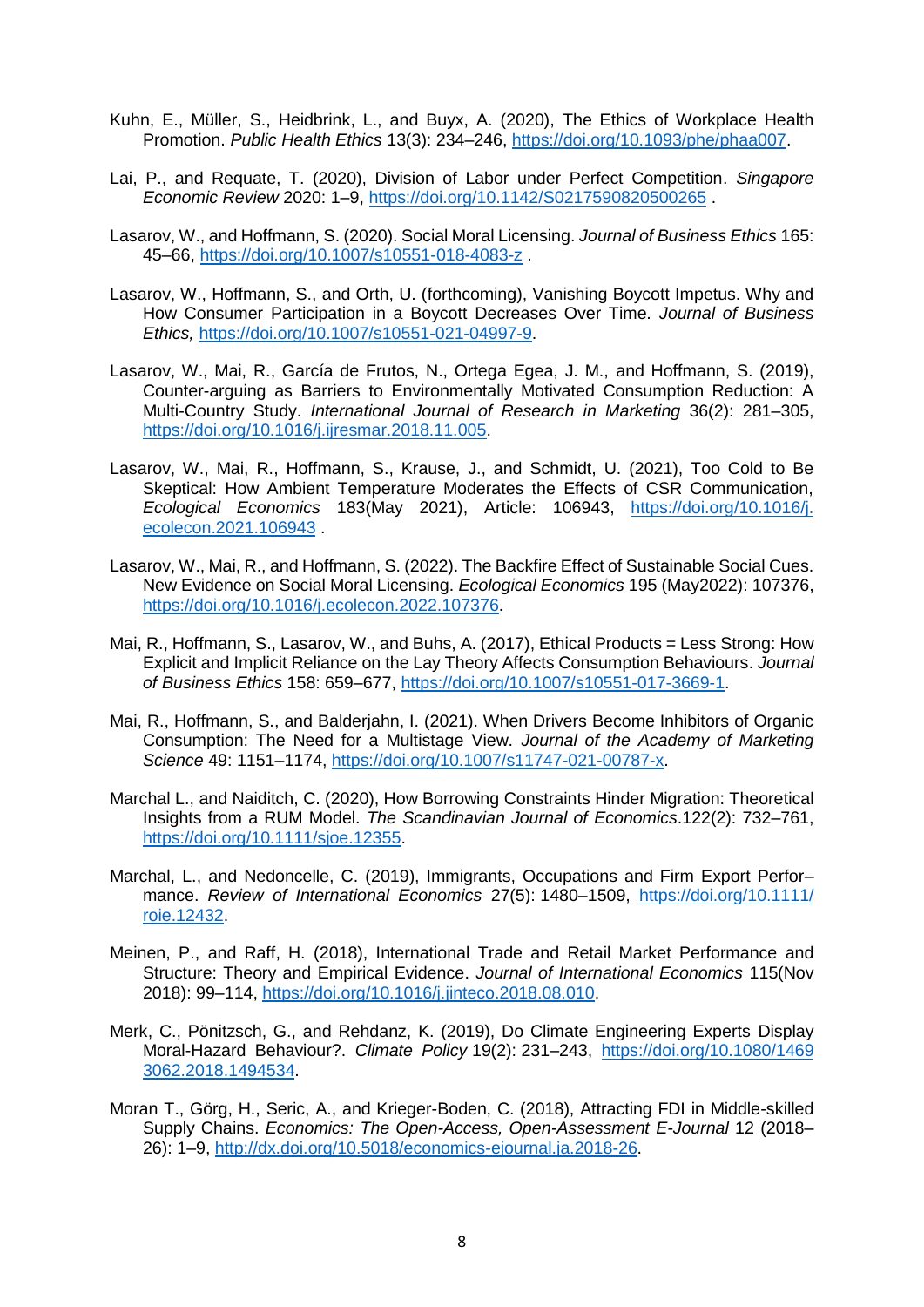- Orth, U., Hoffmann, S., and Nickel, K. (2019), Moral Decoupling Feels Good and Makes Buying Counterfeits Easy. *Journal of Business Research* 98 (May 2019): 117–125, [https://doi.](https://doi.org/10.1016/j.jbusres.2019.01.001) [org/10.1016/j.jbusres.2019.01.001.](https://doi.org/10.1016/j.jbusres.2019.01.001)
- Peterson, S. (2021), Helfen EU-Klimazölle, um China und die USA stärker in die Verantwortung zu nehmen?. *Wirtschaftsdienst* 101(5): 346–350, [https://doi.org/10.1007/](https://doi.org/10.1007/s10273-021-2918-1) [s10273-021-2918-1](https://doi.org/10.1007/s10273-021-2918-1) .
- Pham, D.L., Pham, T.B.N., and Görg, H. (2021), Trade Liberalization and Labor Market Adjustments: Does Rent Sharing Matter?. *Emerging Markets Finance and Trade* 57(6): 1828–1841, [https://doi.org/10.1080/1540496X.2019.1643316.](https://doi.org/10.1080/1540496X.2019.1643316)
- Rehdanz, K., Schröder, C., Narita, D., and Okubo, T. (2017), Public Preferences for Alternative Electricity Mixes: Evidence from Post-Fukushima Japan. *Energy Economics* 65(June 2017): 262–270, [https://doi.org/10.1016/j.eneco.2017.04.026.](https://doi.org/10.1016/j.eneco.2017.04.026)
- Reimers, H., and Hoffmann, S. (2019), Transparent Price Labelling for Sustainable Products: A Boost for Consumers' Willingness to Buy?. *Marketing ZFP – Journal of Research and Management* 41(2): 21–36, [https://doi.org/10.15358/0344-1369-2019-2-21.](https://doi.org/10.15358/0344-1369-2019-2-21)
- Reimers, H., Jackson, A., Appenfeller, D., Lasarov, W., Hüttel, A., Rehdanz, K., Balderjahn, I., and Hoffmann, S. (2021). Indirect Rebound Effects on the Consumer Level: A State-ofthe-art Literature Review. *Cleaner and Responsible Consumption*, 3(Dec 2021), Article: 100032, [https://doi.org/10.1016/j.clrc.2021.100032.](https://doi.org/10.1016/j.clrc.2021.100032)
- Requate, T., Camacho, E. Waichman, I. and Ch'ng, S.K. (2019), Tell the Truth or not? The Montero Mechanism for Emissions Control at Work. *Journal of Environmental Economics and Management* 95(May 2019): 133–152, [https://doi.org/10.1016/j.jeem.2019.02.004.](https://doi.org/10.1016/j.jeem.2019.02.004)
- Rickels, W., Merk, C., Reith, F., Keller, D., and Oschlies, A. (2019), (Mis)conceptions about Modelling Negative Emission Technologies. *Environmental Research Letters* 14(10), Article: 104004, https:/doi.org/10.1088/1748-9326/ab3ab4.
- Rickels, W, and Peterson, S. (2020), Short-windedness Would Weaken Effective Climate Policy. In: Perspectives on the Economics of the Environment in the Shadow of Coronavirus. *Environmental and Resource Economics* 76: 447–517. [https://doi.org/10.](https://doi.org/10.‌1007/s10640-020-00493-2) [1007/s10640-020-00493-2](https://doi.org/10.‌1007/s10640-020-00493-2)
- Rickels, W., and Schwinger, J. (2021), Implications of Temperature Overshoot Dynamics for Climate and Carbon Dioxide Removal Policies in the DICE model. *Environmental Research Letters* 16(10): 104042, [https://doi.org/10.1088/1748-9326/ac22c0.](https://doi.org/10.1088/1748-9326/ac22c0)
- Rickels, W., Proelß, A., Geden, O., Burhenne, J., and Fridahl, M. (2021), Integrating Carbon Dioxide Removal into European Emissions Trading. *Frontiers in Climate* 3: 690023, [https://doi.org/10.3389/fclim.2021.690023.](https://doi.org/10.3389/fclim.2021.690023)
- Rickels, W., Quaas, M.F., Ricke, K., Quaas, J., Moreno-Cruz, J., and Smulders, S. (2020), Who turns the Global Thermostat and by how much? *Energy Economics* 91: 104852 [https://doi.org/10.1016/j.eneco.2020.104852.](https://doi.org/10.1016/j.eneco.2020.104852)
- Qu, Z., and Raff, H. (2021), Vertical Contracts in a Supply Chain and the Bullwhip Effect. *Management Science.* 67(6): 3744–3756, [https://doi.org/10.1287/mnsc.2020.3630.](https://doi.org/10.1287/mnsc.2020.3630)
- Qu, Z., Raff, H., and Schmitt, N. (2018), Incentives through Inventory Control in Supply Chains. *International Journal of Industrial Organization* 59(July 2018): 486–513, [https://doi.org/](https://doi.org/‌10.1016/j.ijindorg.2018.06.001) [10.1016/j.ijindorg.2018.06.001.](https://doi.org/‌10.1016/j.ijindorg.2018.06.001)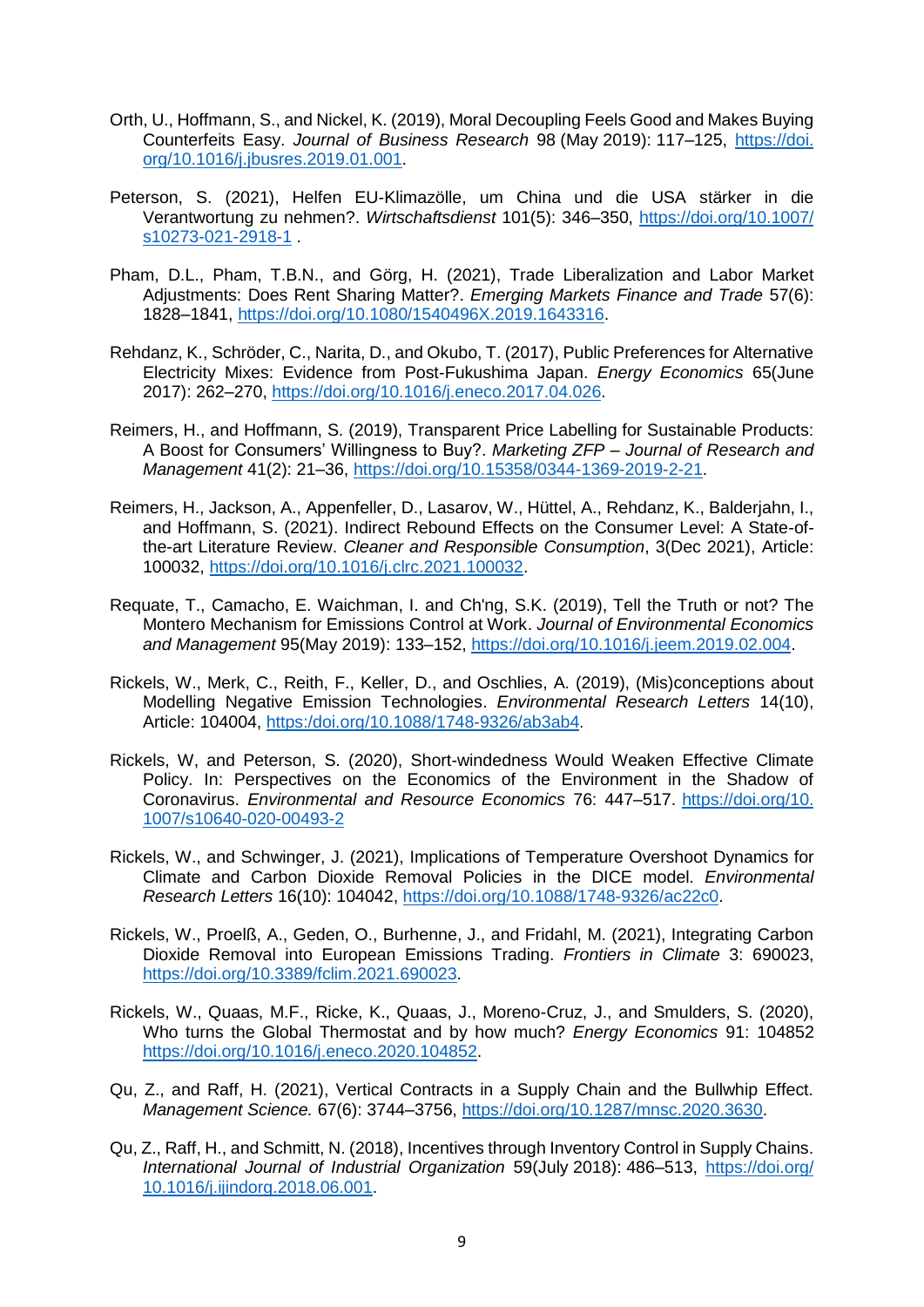- Quaas, M., Meya, J. Schenk, H., Bos, B., Drupp, M.A., and Requate, T. (2021). The Social Cost of Contacts: Theory and Evidence for the first wave of the COVID-19 Pandemic in Germany. *PLoS ONE* 16(3): e0248288,<https://doi.org/10.1371/journal.pone.0248288> .
- Raff, H., Ryan, M., and Stähler, F. (2018), Financial Frictions and Foreign Direct Investment: Evidence from Japanese Microdata. *Journal of International Economics* 112(May 2018): 109–122, [https://doi.org/10.1016/j.jinteco.2018.02.006.](https://doi.org/10.1016/j.jinteco.2018.02.006)
- Sandkamp, A. (2020), The Trade Effects of Anti-Dumping Duties: Evidence from the 2004 EU Enlargement. *Journal of International Economics* 123(March 2020), Article: 103307, [https://doi.org/10.1016/j.jinteco.2020.103307.](https://doi.org/10.1016/j.jinteco.2020.103307)
- Sandkamp, A. and Yalcin, E. (2021), Different Antidumping Legislations within the WTO: What can we Learn from China's Varying Market Economy Status?. *Review of International Economics* 29(5): 1121–1147, [https://doi.org/10.1111/roie.12538.](https://doi.org/10.1111/roie.12538)
- Sandkamp, A., Stamer, V., and Yang, S. (forthcoming), Where has the rum gone? The Impact of Maritime Piracy on Trade and Transport. *Review of World Economics*, [https://doi.org/](https://doi.org/10.1007/s10290-021-00442-1) [10.1007/s10290-021-00442-1](https://doi.org/10.1007/s10290-021-00442-1) .
- Stoever, J., and Weche, J.P. (2018), Environmental Regulation and Sustainable Competitive– ness: Evaluating the Role of Firm-Level Green Investments in the Context of the Porter Hypothesis. *Environmental and Resource Economics* 70(2): 429–455, [https://doi.org/10.](https://doi.org/10.%20‌1007/s10640-017-0128-5) [1007/s10640-017-0128-5.](https://doi.org/10.%20‌1007/s10640-017-0128-5)
- Thube, S., Peterson, S., Nachtigall, D., and Ellis, J. (2021), The Economic and Environmental Benefits from International Co-ordination on Carbon Pricing: A Review of Economic Modelling Studies. *Environmental Research Letters* 16(11): 113002, [https://doi.org/10.](https://doi.org/10.‌1088/1748-9326/ac2b61) [1088/1748-9326/ac2b61](https://doi.org/10.‌1088/1748-9326/ac2b61) .
- United Nations Industrial Development Organization (2018), *Global Value Chains (GVCs) and Industrial Development – Lessons from China, South-East and South Asia*, with background paper contributions from KCG Researchers Görg, H., Meyer B., Seric A., Sourafel, G., and Steglich F., Vienna, Austria.
- Xia, X., and Liu, W.-H. (2021), China's Investments in Germany and the Role of COVID-19 Pandemic. *Intereconomics* 56(2): 113–119, [https://doi.org/10.1007/s10272-021-0962-0.](https://doi.org/10.1007/s10272-021-0962-0)

## **II. KCG Policy Papers**

- Ackah, C., Görg, H., Hanley, A., and Hornok, C. (2020), Foreign Trade and Sustainable Business Practices – New Evidence from Ghana. *KCG Policy Paper* No. 6, [https://www.kcg-kiel.org/wp-content/uploads/2020/10/KCG-Policy-Paper\\_6.pdf.](https://www.kcg-kiel.org/wp-content/uploads/2020/10/KCG-Policy-Paper_6.pdf)
- Glitsch, J., Godart, O., Görg, H., Mösle, S. and Steglich, F. (2020), Lagging behind? German Foreign Direct Investment in Africa. *KCG Policy Paper* No. 5, [https://www.kcg-kiel.org/wp](https://www.kcg-kiel.org/wp-content/uploads/2020/06/KCG-Policy-Paper_5.pdf)[content/uploads/2020/06/KCG-Policy-Paper\\_5.pdf.](https://www.kcg-kiel.org/wp-content/uploads/2020/06/KCG-Policy-Paper_5.pdf)
- Görg, H. (2018), Making Investment Work for Productivity-enhancing, Inclusive and Sustainable Development. *KCG Policy Paper* No. 3*,* [https://www.kcg-kiel.org/wp](https://www.kcg-kiel.org/wp-content/uploads/2018/06/KCG-Policy-Paper-No.3.pdf)[content/uploads/2018/06/KCG-Policy-Paper-No.3.pdf.](https://www.kcg-kiel.org/wp-content/uploads/2018/06/KCG-Policy-Paper-No.3.pdf)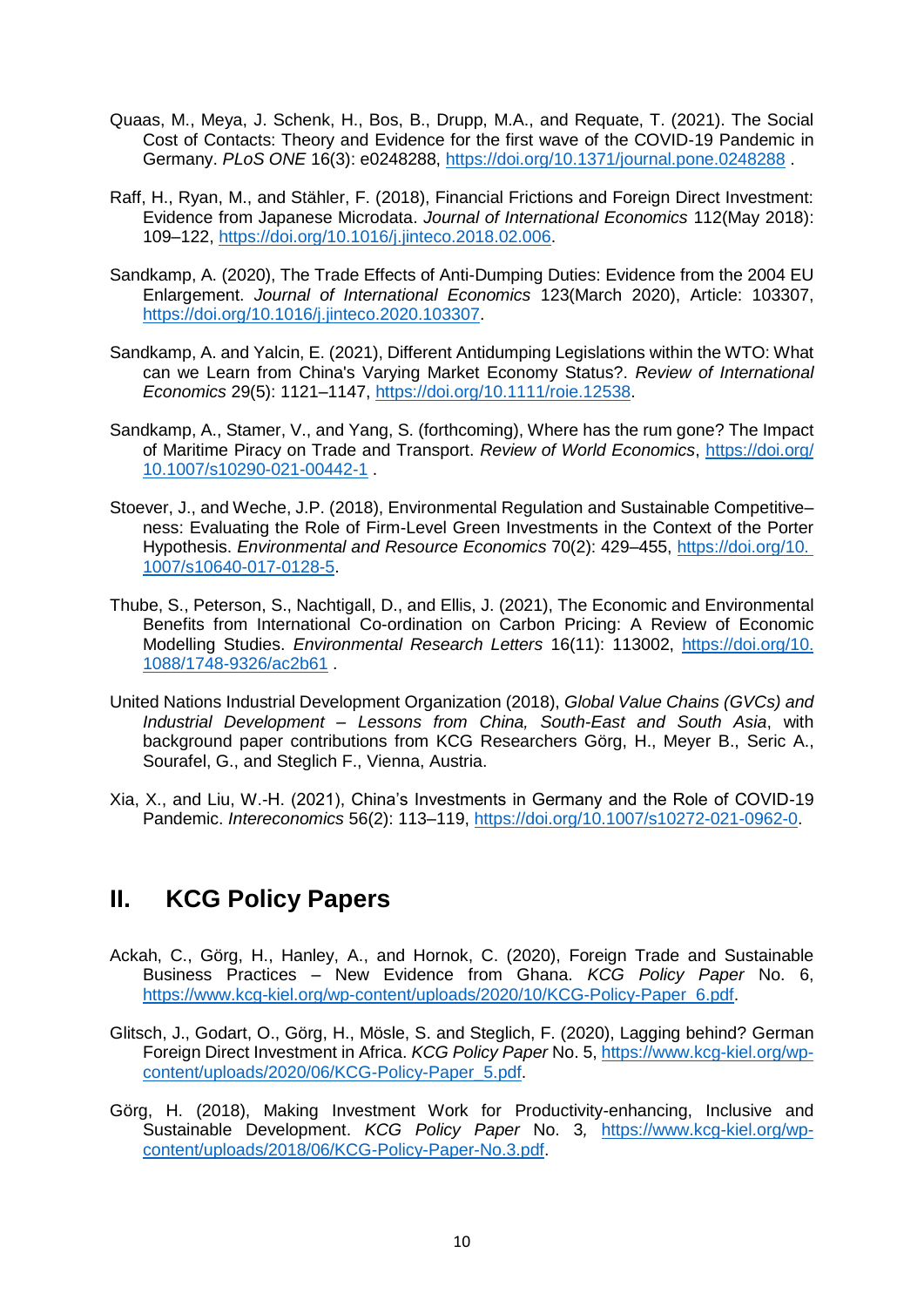- Görg, H., Hanley, A., Heidbrink, L., Hoffmann, S., and Requate, T. (2021), Ein Lieferkettengesetz für Deutschland? *KCG Policy Paper* No. 7, [https://www.kcg](https://www.kcg-kiel.org/wp-content/uploads/2021/02/KCG-Policy-Paper_7_korr.pdf)[kiel.org/wp-content/uploads/2021/02/KCG-Policy-Paper\\_7\\_korr.pdf.](https://www.kcg-kiel.org/wp-content/uploads/2021/02/KCG-Policy-Paper_7_korr.pdf)
- Langhammer, R., and Liu, W.-H. (2018), China between External Pressure and Domestic Policy Reforms: In Search of a Balance. *KCG Policy Paper* No. 4, [https://www.kcg](https://www.kcg-kiel.org/wp-content/uploads/2018/10/KCG-Policy-Paper-No.-4.pdf)[kiel.org/wp-content/uploads/2018/10/KCG-Policy-Paper-No.-4.pdf.](https://www.kcg-kiel.org/wp-content/uploads/2018/10/KCG-Policy-Paper-No.-4.pdf)
- Lugo, M.A., Raiser, M., and Yemtsov, R. (2022), China's Economic Transformation and Poverty Reduction over the Years: An Overview. *KCG Policy Paper* No. 8, [https://www.kcg-kiel.org/wp-content/uploads/2022/02/KCG-Policy-Paper\\_8.pdf.](https://www.kcg-kiel.org/wp-content/uploads/2022/02/KCG-Policy-Paper_8.pdf)
- Moran, T.H., Görg, H., and Seric, A. (2016), Quality FDI and Supply-Chains in Manufacturing: Overcoming Obstacles and Supporting Development. *KCG Policy Paper* No. 1, [https://www.kcg-kiel.org/wp-content/uploads/2016/11/KCG-Policy-Paper-No.1-1.pdf.](https://www.kcg-kiel.org/wp-content/uploads/2016/11/KCG-Policy-Paper-No.1-1.pdf)
- Moran, T.H., Görg, H., Seric, A., and Krieger-Boden, C. (2017), How to Attract Quality FDI? *KCG Policy Paper* No. 2, [https://www.kcg-kiel.org/wp-content/uploads/2017/02/KCG-](https://www.kcg-kiel.org/wp-content/uploads/2017/02/KCG-Policy-Paper-No.2.pdf)[Policy-Paper-No.2.pdf.](https://www.kcg-kiel.org/wp-content/uploads/2017/02/KCG-Policy-Paper-No.2.pdf)

### **III. KCG Working Papers**

- Ackah, C., Görg, H., Hanley, A., and Hornok, C. (2020), Why are Africa's Female Entrepreneurs not Playing the Export Game? Evidence from Ghana. *KCG Working Paper* No. 22, [https://www.kcg-kiel.org/wp-content/uploads/2020/10/KCG-Working-Paper-No.-](https://www.kcg-kiel.org/wp-content/uploads/2020/10/KCG-Working-Paper-No.-‌22.pdf) [22.pdf.](https://www.kcg-kiel.org/wp-content/uploads/2020/10/KCG-Working-Paper-No.-‌22.pdf)
- Bickenbach, F., Liu, W.-H., and Nunnenkamp, P. (2017), How Global is FDI? Evidence from the Analysis of Theil Indices. *KCG Working Paper* No. 8, [https://www.kcg-kiel.org/wp](https://www.kcg-kiel.org/wp-content/uploads/2017/12/KCG-Working-Paper-No.8.pdf)[content/uploads/2017/12/KCG-Working-Paper-No.8.pdf](https://www.kcg-kiel.org/wp-content/uploads/2017/12/KCG-Working-Paper-No.8.pdf)[http://www.kcg-kiel.org/kcg](http://www.kcg-kiel.org/kcg-working-paper-no-8-global-fdi-evidence-analysis-theil-indices/)[working-paper-no-8-global-fdi-evidence-analysis-theil-indices/](http://www.kcg-kiel.org/kcg-working-paper-no-8-global-fdi-evidence-analysis-theil-indices/).
- Dewit, G., Görg, H., and Temouri, Y. (2018), Employment Protection and Firm Relocation: Theory and Evidence. *KCG Working Paper* No. 11, [https://www.kcg-kiel.org/wp-content/](https://www.kcg-kiel.org/wp-content/uploads/2018/04/KCG-Working-Paper-No.11-1.pdf) [uploads/2018/04/KCG-Working-Paper-No.11-1.pdf.](https://www.kcg-kiel.org/wp-content/uploads/2018/04/KCG-Working-Paper-No.11-1.pdf)
- Donaubauer, D., Kannen, P., and Steglich, F. (2019), Foreign Direct Investment & Petty Corruption in Sub-Saharan Africa: An Empirical Analysis at the Local Level. *KCG Working Paper* No. 16, [https://www.kcg-kiel.org/wp-content/uploads/2019/07/KCG-Working-](https://www.kcg-kiel.org/wp-content/uploads/2019/07/KCG-Working-Paper-No.-16.pdf)[Paper-No.-16.pdf](https://www.kcg-kiel.org/wp-content/uploads/2019/07/KCG-Working-Paper-No.-16.pdf)[https://www.kcg-kiel.org/kcg-working-paper-no-16-foreign\\_](https://www.kcg-kiel.org/kcg-working-paper-no-16-foreign_‌direct_investement_petty_corruption_in_sub-saharan_africa/) direct investement petty corruption in sub-saharan africa/.
- Escobar, O., and Mühlen, H. (2018), The Role of FDI in Structural Change: Evidence from Mexico. *KCG Working Paper* No. 13, [https://www.kcg-kiel.org/wp-content/uploads/2018/](https://www.kcg-kiel.org/wp-content/uploads/2018/‌10/KCG-Working-Paper-No.-13-2.pdf) [10/KCG-Working-Paper-No.-13-2.pdf.](https://www.kcg-kiel.org/wp-content/uploads/2018/‌10/KCG-Working-Paper-No.-13-2.pdf)
- Girma, S., and Görg, H. (2021), Productivity Effects of Processing and Ordinary Export Market Entry: A Time-varying Treatments Approach. *KCG Working Paper* No. 23, [https://www.](https://www.kcg-kiel.org/wp-content/uploads/2021/03/KCG-Working-Paper-No.-23.pdf) [kcg-kiel.org/wp-content/uploads/2021/03/KCG-Working-Paper-No.-23.pdf.](https://www.kcg-kiel.org/wp-content/uploads/2021/03/KCG-Working-Paper-No.-23.pdf)
- Girma, S., Görg, H., and Stepanok, I. (2019), Subsidies, Spillovers and Exports. *KCG Working Paper* No. 20, [https://www.kcg-kiel.org/wp-content/uploads/2019/11/KCG-Working-](https://www.kcg-kiel.org/wp-content/uploads/2019/11/KCG-Working-Paper-No.20.pdf)[Paper-No.20.pdf.](https://www.kcg-kiel.org/wp-content/uploads/2019/11/KCG-Working-Paper-No.20.pdf)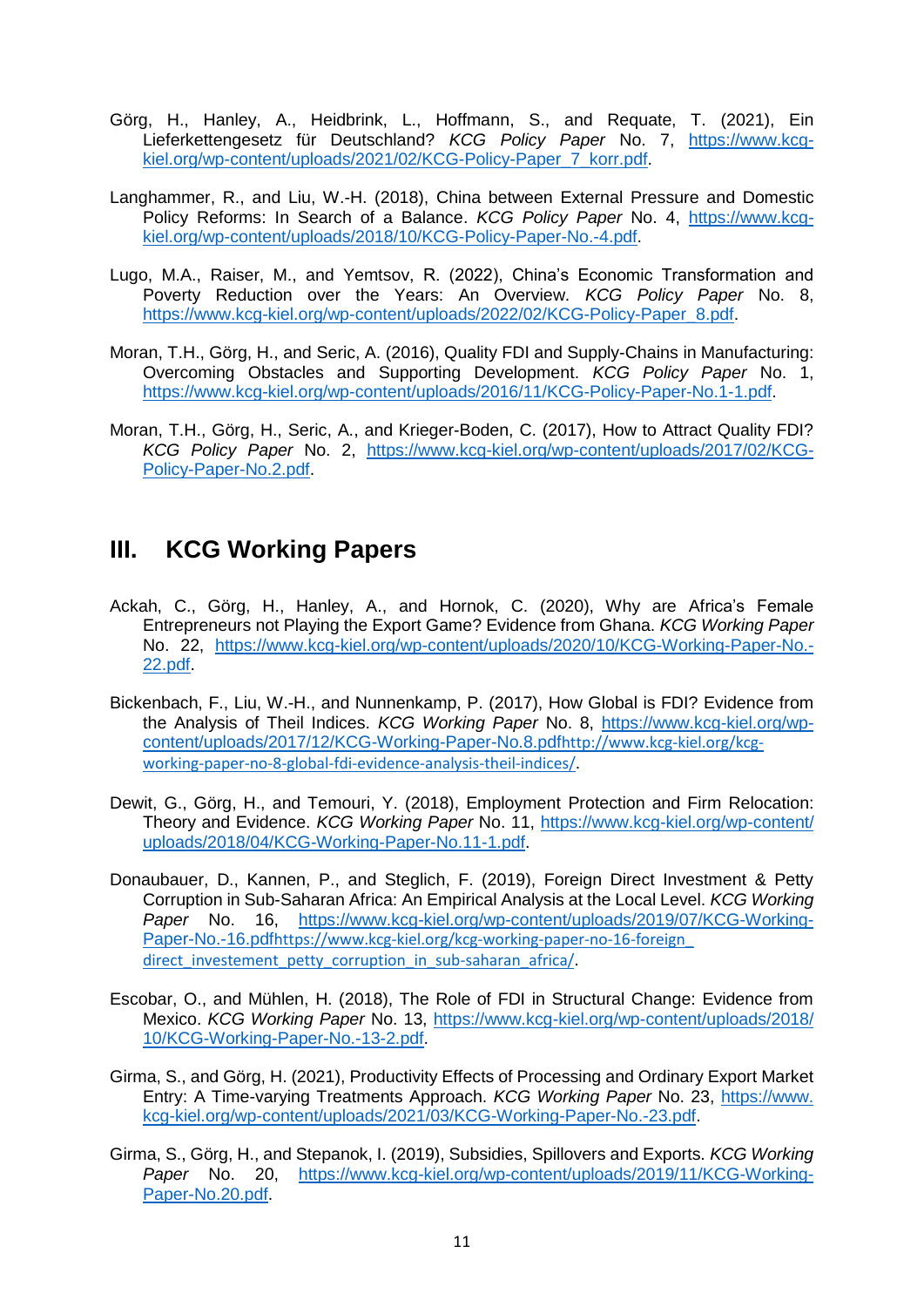- Gold, R., Görg, H., Hanley, A., and Seric, A. (2017), South-South FDI: Is It Really Different? *KCG Working Paper* No. 3, [https://www.kcg-kiel.org/wp-content/uploads/2017/05/KCG-](https://www.kcg-kiel.org/wp-content/uploads/2017/05/KCG-Working-Paper-No.3-1.pdf)[Working-Paper-No.3-1.pdf](https://www.kcg-kiel.org/wp-content/uploads/2017/05/KCG-Working-Paper-No.3-1.pdf)<https://www.kcg-kiel.org/kcg-working-paper-no-3/>.
- Gong, Y., and Hanley, A. (2021), Exports and New Products in China A Generalized Propensity Score Approach with Firm-to-Firm Spillovers. *KCG Working Paper* No. 24, [https://www.kcg-kiel.org/wp-content/uploads/2021/06/KCG-Working-Paper-No.-24.pdf.](https://www.kcg-kiel.org/wp-content/uploads/2021/06/KCG-Working-Paper-No.-24.pdf)
- Görg, H., and Hanley, A. (2017), Firms' Global Engagement and Management Practices. *KCG Working Paper* No. 2*,* [https://www.kcg-kiel.org/wp-content/uploads/2017/04/KCG-](https://www.kcg-kiel.org/wp-content/uploads/2017/04/KCG-Working-Paper-No.2.pdf)[Working-Paper-No.2.pdf.](https://www.kcg-kiel.org/wp-content/uploads/2017/04/KCG-Working-Paper-No.2.pdf)
- Görg, H., and Hanley, A. (2017), Globalization: Implications for firms in Germany. *KCG Working Paper* No. 5*,* [https://www.kcg-kiel.org/wp-content/uploads/2017/11/KCG-Work](https://www.kcg-kiel.org/wp-content/uploads/2017/11/KCG-Work‌ing-Paper-No.5-1-1.pdf) [ing-Paper-No.5-1-1.pdf](https://www.kcg-kiel.org/wp-content/uploads/2017/11/KCG-Work‌ing-Paper-No.5-1-1.pdf) (Also a background policy paper to German Council of Economic Experts (Sachverständigenrat zur Begutachtung der gesamtwirtschaftlichen Entwicklung).
- Görg, H., and Mao, H. (2019), Friends like this: The Impact of the US China Trade War on Global Value Chains., *KCG Working Paper* No. 17, [https://www.kcg-kiel.org/wp-content/](https://www.kcg-kiel.org/wp-content/‌uploads/2019/07/KCG-Working-Paper-No.17.pdf) [uploads/2019/07/KCG-Working-Paper-No.17.pdf](https://www.kcg-kiel.org/wp-content/‌uploads/2019/07/KCG-Working-Paper-No.17.pdf) .
- Görg, H., and Mao, H. (2020), Does the Belt and Road Initiative Stimulate Chinese Exports? The Role of State-Owned Enterprises. *KCG Working Paper* No. 21*,* [https://www.kcg-kiel.](https://www.kcg-kiel.org/wp-content/uploads/2020/01/KCG-Working-Paper-No.21.pdf) [org/wp-content/uploads/2020/01/KCG-Working-Paper-No.21.pdf](https://www.kcg-kiel.org/wp-content/uploads/2020/01/KCG-Working-Paper-No.21.pdf) .
- Görg, H., and Spaliara, M.-E. (2017), Export Market Exit and Financial Health in Crises Periods. *KCG Working Paper* No. 4, [https://www.kcg-kiel.org/wp-content/uploads/2017/](https://www.kcg-kiel.org/wp-content/uploads/2017/‌10/KCG-WP_no4-1.pdf) [10/KCG-WP\\_no4-1.pdf.](https://www.kcg-kiel.org/wp-content/uploads/2017/‌10/KCG-WP_no4-1.pdf)
- Görg, H., Hanley, A., Hoffmann, S., and Seric, A. (2016), When Do Multinational Companies Consider Corporate Social Responsibility? *KCG Working Paper* No. 1, [https://www.kcg](https://www.kcg-kiel.org/wp-content/uploads/2016/11/KCG-Working-Paper-No.1-1-2.pdf)[kiel.org/wp-content/uploads/2016/11/KCG-Working-Paper-No.1-1-2.pdf.](https://www.kcg-kiel.org/wp-content/uploads/2016/11/KCG-Working-Paper-No.1-1-2.pdf)
- Hornok, C., and Muraközy, B. (2018), Markups of Exporters and Importers: Evidence from Hungary. *KCG Working Paper* No. 9, [https://www.kcg-kiel.org/wp-content/uploads/2018/](https://www.kcg-kiel.org/wp-content/uploads/2018/‌03/KCG-Working-Paper-No.9-1-1.pdf) [03/KCG-Working-Paper-No.9-1-1.pdf.](https://www.kcg-kiel.org/wp-content/uploads/2018/‌03/KCG-Working-Paper-No.9-1-1.pdf)
- Kreickemeier, U., and Richter, P.M., (2019), Environmental Policy and Firm Selection in the Open Economy. *KCG Working Paper* No. 15, [https://www.kcg-kiel.org/wp-content/](https://www.kcg-kiel.org/wp-content/‌uploads/2020/06/KCG-Working-Paper-No.-15.pdf) [uploads/2020/06/KCG-Working-Paper-No.-15.pdf.](https://www.kcg-kiel.org/wp-content/‌uploads/2020/06/KCG-Working-Paper-No.-15.pdf)
- Meinen, P., and Raff, H. (2018), International Trade and Retail Market Performance and Structure: Theory and Empirical Evidence. *KCG Working Paper* No. 12, [https://www.kcg](https://www.kcg-kiel.org/wp-content/uploads/2018/06/KCG-Working-Paper-No.12.pdf)[kiel.org/wp-content/uploads/2018/06/KCG-Working-Paper-No.12.pdf.](https://www.kcg-kiel.org/wp-content/uploads/2018/06/KCG-Working-Paper-No.12.pdf)
- Qu, Z., and Raff, H. (2017), Centralized versus Decentralized Inventory Control in Supply Chains and the Bullwhip Effect. *KCG Working Paper* No. 6, [https://www.kcg-kiel.org/wp](https://www.kcg-kiel.org/wp-content/uploads/2017/12/KCG-Working-Paper-No.6.pdf)[content/uploads/2017/12/KCG-Working-Paper-No.6.pdf.](https://www.kcg-kiel.org/wp-content/uploads/2017/12/KCG-Working-Paper-No.6.pdf)
- Qu, Z., Raff, H., and Schmitt, N. (2017), Incentives through Inventory Control in Supply Chains. *KCG Working Paper* No. 7*,* [https://www.kcg-kiel.org/wp-content/uploads/2017/12/KCG-](https://www.kcg-kiel.org/wp-content/uploads/2017/12/KCG-‌Working-Paper-No.7.pdf)[Working-Paper-No.7.pdf.](https://www.kcg-kiel.org/wp-content/uploads/2017/12/KCG-‌Working-Paper-No.7.pdf)
- Raff, H., Ryan, M., and Stähler, F. (2018), Financial Frictions and Foreign Direct Investment: Evidence from Japanese Microdata. *KCG Working Paper* No. 10, [https://www.kcg](https://www.kcg-kiel.org/wp-content/uploads/2018/03/KCG-Working-Paper-No.10-.pdf)[kiel.org/wp-content/uploads/2018/03/KCG-Working-Paper-No.10-.pdf.](https://www.kcg-kiel.org/wp-content/uploads/2018/03/KCG-Working-Paper-No.10-.pdf)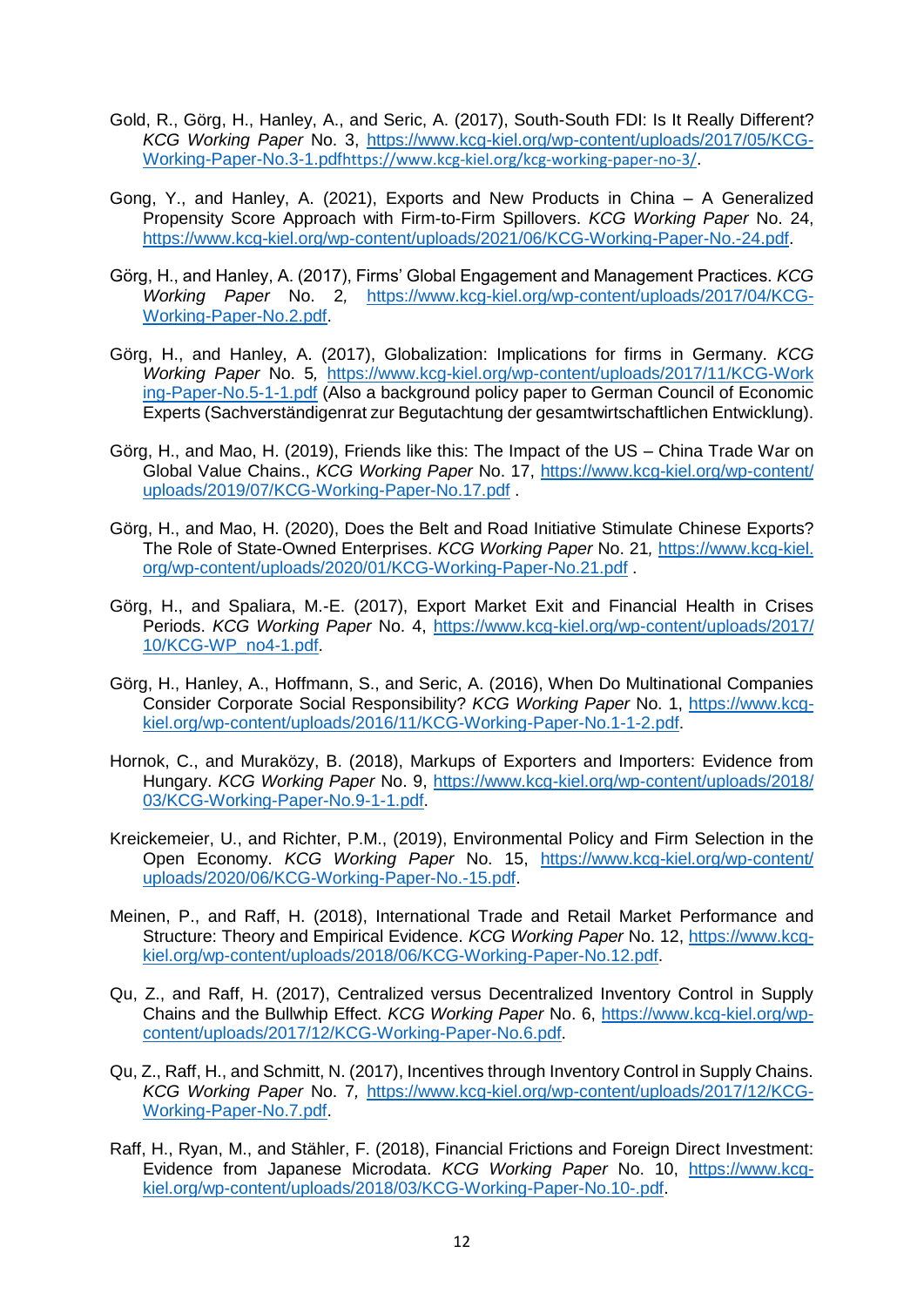- Requate, T., Camacho-Cuena, E., Ch'ng K.S., Waichman, I. (2019), Tell the Truth or Not? The Montero Mechanism for Emissions Control at Work. *KCG Working Paper* No. 18, [https://www.kcg-kiel.org/wp-content/uploads/2019/10/KCG-Working-Paper-No.18.pdf.](https://www.kcg-kiel.org/wp-content/uploads/2019/10/KCG-Working-Paper-No.18.pdf)
- Richter, P.M., Runkel M., and Schmidt, R.C. (2019), Strategic Environmental Policy and the Mobility of Firms. *KCG Working Paper* No. 14, [https://www.kcg-kiel.org/wp-content/](https://www.kcg-kiel.org/wp-content/‌uploads/2019/04/KCG-Working-Paper-No.14.pdf) [uploads/2019/04/KCG-Working-Paper-No.14.pdf](https://www.kcg-kiel.org/wp-content/‌uploads/2019/04/KCG-Working-Paper-No.14.pdf) .
- Waichman, I., Requate, T., Karde, M., and Milinski, M. (2019), Challenging Conventional Wisdom: Experimental Evidence on Heterogeneity and Coordination in Avoiding a Collective Catastrophic Event. *KCG Working Paper* No. 19, [https://www.kcg-kiel.org/wp](https://www.kcg-kiel.org/wp-content/uploads/2019/10/KCG-Working-Paper-No.19.pdf)[content/uploads/2019/10/KCG-Working-Paper-No.19.pdf.](https://www.kcg-kiel.org/wp-content/uploads/2019/10/KCG-Working-Paper-No.19.pdf)

## **IV. Other Publications**

- Boddin, D., and Kroeger, T. (2021), Structural Change Revisited: The Rise of Manufacturing Jobs in the Service Sector, Bundesbank Discussion Paper 38/2021.
- Hanley, A. and Semrau, F.O. (2019), Stepping up to the Mark? Firms' Export Activity and Environmental Innovation in 14 European countries. Beiträge zur Jahrestagung des Vereins für Socialpolitik.
- Herkenhoff, P., Krautheim, S., Semrau, F.O., and Steglich, F. (2021), Corporate Social Responsibility along the global value chain. CESifo Working Paper No. 9498, [https://www.cesifo.org/en/publikationen/2021/working-paper/corporate-social-responsibi](https://www.cesifo.org/en/publikationen/2021/working-paper/corporate-social-responsibi‌lity-along-global-value-chain) [lity-along-global-value-chain](https://www.cesifo.org/en/publikationen/2021/working-paper/corporate-social-responsibi‌lity-along-global-value-chain)
- Hoffmann, N. C., Lasarov, W., Mai, R., and Hoffmann, S. (2018), Sin Tax How Governmental Regulations to Foster Anti-Consumption Backfire. In: Lee, M. SW., Ortega Egea, J. M., and García de Frutos, N. (eds), *The Proceedings of ICAR 2018 Almeria (Nov. 9-10, 2018): Anti-Consumption beyond Boundaries*, pp. 75–80, University of Auckland Business School of Marketing Department, Auckland, New Zealand, [https://cdn.auckland.ac.nz/](https://cdn.auckland.ac.nz/‌assets/auckland/business/our-research/docs/icar/official-proceedings-icar-2018.pdf) [assets/auckland/business/our-research/docs/icar/official-proceedings-icar-2018.pdf.](https://cdn.auckland.ac.nz/‌assets/auckland/business/our-research/docs/icar/official-proceedings-icar-2018.pdf)
- Hoffmann, N.C., Yin, J., and Hoffmann, S. (2019), Asymmetric Effects of Supplier Hypocrisy along Global Supply Chains – Empirical Evidence from China and Germany. In: Lam, S. K., Glesier, M., and Luo, X. (eds.), *The Proceedings of AMA Winter Conference 2019 (Feb. 22-24, 2019): Understanding the Complexity and Transforming the Marketplace, 30*, p. MC30, American Marketing Association, USA, [https://www.ama.org/wp](https://www.ama.org/wp-content/uploads/2019/02/2019-AMA-Winter-Academic-Conference.pdf)[content/uploads/2019/02/2019-AMA-Winter-Academic-Conference.pdf.](https://www.ama.org/wp-content/uploads/2019/02/2019-AMA-Winter-Academic-Conference.pdf)
- Kannen, P., Semrau, F.O., and Steglich, F. (2021), Green gifts from abroad? FDI and firms' green management. Kiel Working Paper No. 2200, Kiel, [https://www.ifw-kiel.de/](https://www.ifw-kiel.de/‌publications/kiel-working-papers/2021/green-gifts-from-abroad-fdi-and-firms-green-‌management-16778/) [publications/kiel-working-papers/2021/green-gifts-from-abroad-fdi-and-firms-green](https://www.ifw-kiel.de/‌publications/kiel-working-papers/2021/green-gifts-from-abroad-fdi-and-firms-green-‌management-16778/)[management-16778/](https://www.ifw-kiel.de/‌publications/kiel-working-papers/2021/green-gifts-from-abroad-fdi-and-firms-green-‌management-16778/)
- Kroeger, T., Nguyen, A.T.N., Zhang, Y., Minh, N.H., Thuy, P.D., and Tuan, D.D. (2020), Corporate Vulnerabilities in Vietnam and Implications of COVID-19. IMF Working Papers, 2020(260).
- Martínez-Zarzoso, I., Roy-Mukherjee, S., Semrau, F.O., and Voicu, A.M. (2020), Pollution Reduction by Rationalization in Indian Firms, INFER Working Paper 2020.01.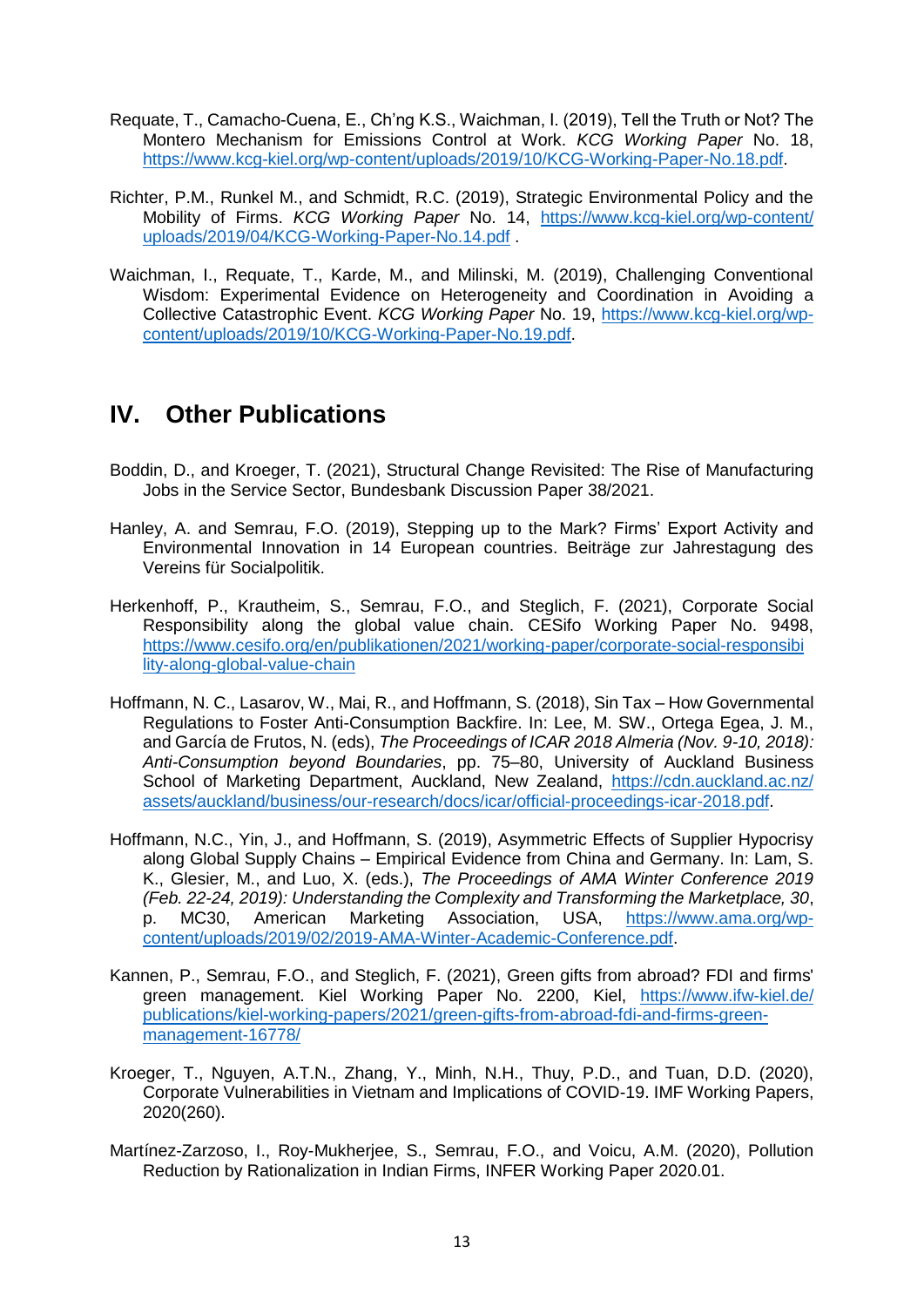### **V. Scientific Papers in Progress**

- Boddin, D., and Kroeger, T. (2021), It's not just Structural Change: The Contribution of Structural Change, Servitization, and Skill-biased Change to Long-term Employment Changes", mimeo.
- Boddin, D., and Kroeger, T. (2021), Importing, Exporting, and Domestic Innovation, mimeo.
- Carpena, F., Galle, S., and Kroeger, T. (2020), The Labor Market Consequences of Removing Small-Scale Industry Reservations, in preparation.
- Gerster, A., Lehr, J., Petrick, S., and Wagner, U.W. (2021) The Impact of Carbon Trading on Industry: Evidence from German Manufacturing Firms, in preparation.
- Görg, H., Kroeger, T., Raff, H., and F. Steglich (2021), Importing, Exporting, and Firm-level Volatility in India, mimeo.
- Görlich, D., Hanley, A., Liu, W.-H., and Semrau, F. (2021), Climbing the Coffee Global Value Chain – Three Decades of Trade and Upgrading, under review.
- Herkenhoff, P., Krautheim, S., Semrau, F.O., and Steglich, F. (2021), Corporate Social Responsibility along the Global Value Chain, under review.
- Hoffmann, N.C. (2021), I Will Follow You into the Dark: How Unethical Brands Make Consumers Lie, under review.
- Kannen, P., Semrau, F.O., and Steglich, F. (2021), Green Gifts from Abroad? FDI and Firms' Green Management, under review.
- Karimova, G-S., Heidbrink L., Brinkmann J., and LeMay, S.A. (2021), Global Standards and the Philosophy of Consumption: Towards Consumer-Driven Governance of Global Value Chains, under review.
- Karimova, G.-S., and LeMay, S.A. (2021), Consumer Social Responsibility in the Circular Economy of Global Value Chains: What Does It Mean, and Why Does It Matter?, under review.
- Kroeger, T. (2021), Do Imports Alleviate Domestic Market Distortions? Evidence from the Removal of Small-scale Reservation Laws, mimeo.
- Kroeger, T., Sollaci, A., and Zhang, Y. (2020), Resource Misallocation and Heterogeneous Firms in Vietnam: Causes of Disparities, in preparation.
- Lehr, J. (2021), Energy Tax Exemptions and Firms' Markups, in preparation.
- Lehr, J., and Rehdanz, K. (2021), The Effect of Temperature on Energy Use, CO2 Emissions and Economic Performance in the German Industry, mimeo.
- Semrau, F.O. (2021), On the Drivers of Clean Production: Firms' Global Value Chain Positioning, in preparation.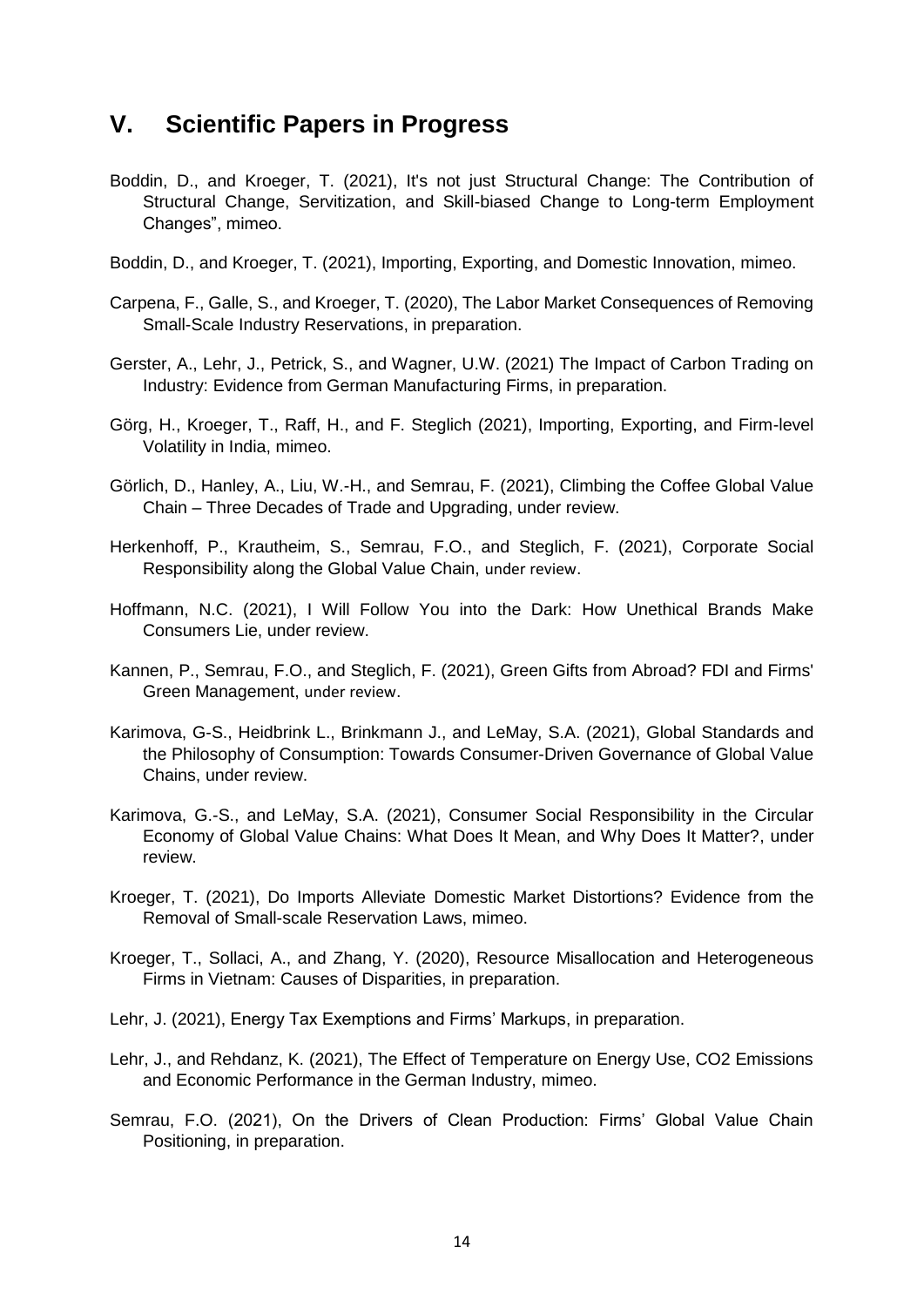- Semrau, F.O. (2021), Firms' Global Value Chain Integration and Sustainability" Invited by Massimiliano Mazzanti and Roberto Zoboli to contribute to the "Handbook on Innovation, Society and the Environment, under review.
- Muris, C., Raff, H., Schmitt, N., and F. Stähler (2021), Inventory Investment, Dual Sourcing, and Firm-level Adjustments to Import Tariffs: Theory and Empirical Evidence, mimeo.

## **VI. Public Contributions**

### *KCG Articles/Reports:*

### *Blog / Online Platforms:*

- Chowdhry,S., Masllorens, G., and Gehrke, T. (2020), Open & Inclusive Digital Spaces: EUTIP Views from the WTO Public Forum 2019, *EUTIP* (07.01.2020), [https://eutip.eu/open](https://eutip.eu/open-‌inclusive-digital-spaces-eutip-views-from-the-wto-public-forum-2019/)[inclusive-digital-spaces-eutip-views-from-the-wto-public-forum-2019/\)](https://eutip.eu/open-‌inclusive-digital-spaces-eutip-views-from-the-wto-public-forum-2019/).
- Goldbeck, M., and Sandkamp, A. (2020), Die chinesische Seidenstraßeninitiative: Kann der deutsche Außenhandel profitieren? *Ökonomenstimme* (21.04.2020), [https://www.](https://www.oekonomenstimme.org/artikel/2020/04/die-chinesische-seidenstrasseninitiative-kann-‌der-deutsche-aussenhandel-profitieren/) [Oekonomenstimme.org/artikel/2020/04/die-chinesische-seidenstrasseninitiative-kann](https://www.oekonomenstimme.org/artikel/2020/04/die-chinesische-seidenstrasseninitiative-kann-‌der-deutsche-aussenhandel-profitieren/)[der-deutsche-aussenhandel-profitieren/.](https://www.oekonomenstimme.org/artikel/2020/04/die-chinesische-seidenstrasseninitiative-kann-‌der-deutsche-aussenhandel-profitieren/)
- Görg, H., Krieger-Boden, C., and Nunnenkamp, P. (2016), Merits of Financial Market Development for Developing Countries. *VoxEU* (23.08.2016), **Fehler! Linkreferenz ungültig.**[https://voxeu.org/article/financial-market-development-economic-development.](https://voxeu.org/article/‌financial-market-development-economic-development)
- Görg, H., Krieger-Boden, C., and Nunnenkamp, P. (2017), Finanzmarktentwicklung zum Nutzen von Entwicklungsländern. *Ökonomenstimme* (10.10.2017), [https://www.oeko](https://www.oekonomenstimme.org/artikel/2017/01/finanzmarktentwicklung-zum-nutzen-von-entwicklungs‌laendern/) [nomenstimme.org/artikel/2017/01/finanzmarktentwicklung-zum-nutzen-von-entwicklungs](https://www.oekonomenstimme.org/artikel/2017/01/finanzmarktentwicklung-zum-nutzen-von-entwicklungs‌laendern/) [laendern/.](https://www.oekonomenstimme.org/artikel/2017/01/finanzmarktentwicklung-zum-nutzen-von-entwicklungs‌laendern/)
- Görg, H. und Hanley, A. (2019), Taten statt Worte: Fairness in der globalen Wertschöpfung. *Ökonomenstimme* (11.10.2019), [https://www.oekonomenstimme.org/artikel/2019/10/](https://www.oekonomenstimme.org/artikel/2019/10/‌taten-statt-worte-fairness-in-der-globalen-wertschoepfung/) [taten-statt-worte-fairness-in-der-globalen-wertschoepfung/.](https://www.oekonomenstimme.org/artikel/2019/10/‌taten-statt-worte-fairness-in-der-globalen-wertschoepfung/)
- Görg, H., Mösle, S., Seric, A., and Windisch, M. (2020), Managing COVID-19: How the Pandemic Disrupts Global Value Chains. *IAP Industrial Analytics Platform, United Nations of Industrial Development Organisation* (04.2020), [https://iap.unido.org/articles/managing](https://iap.unido.org/articles/managing-covid-19-how-pandemic-disrupts-global-value-chains)[covid-19-how-pandemic-disrupts-global-value-chains.](https://iap.unido.org/articles/managing-covid-19-how-pandemic-disrupts-global-value-chains)
- Felbermayr, G., and Sandkamp, A. (2021), Antidumping Duties, Prices and China: Free Trade to the Rescue! *voxeu.org* (10.10.2021) [https://voxeu.org/article/antidumping-duties-prices](https://voxeu.org/article/antidumping-duties-prices‌-and-china) [-and-china](https://voxeu.org/article/antidumping-duties-prices‌-and-china) .
- Heidbrink, L. (2019), Wir brauchen mehr nachhaltige Konsument/-innen! *Bundeszentrale für politische Bildung (bpb)*, Dialog, Die Netzdebatte über Nachhaltiger Konsum*,*  [https://www.bpb.de/dialog/netzdebatte/281705/wir-brauchen-mehr-nachhaltige-konsu](https://www.bpb.de/dialog/netzdebatte/281705/wir-brauchen-mehr-nachhaltige-konsu‌ment-innen?type=galerie&show=image&i=281710) [ment-innen?type=galerie&show=image&i=281710.](https://www.bpb.de/dialog/netzdebatte/281705/wir-brauchen-mehr-nachhaltige-konsu‌ment-innen?type=galerie&show=image&i=281710)
- Heidbrink, L., and Schmidt, U. (2020), Geben ist besser als Nehmen Mit sozialem Crowdfunding aus der Coronakrise. *Ökonomenstimme* (29.05.2020), [https://www.](https://www.oekonomenstimme.org/artikel/2020/05/geben-ist-besser-als-nehmen---mit-sozialem-‌crowdfunding-aus-der-coronakrise/) [oekonomenstimme.org/artikel/2020/05/geben-ist-besser-als-nehmen---mit-sozialem](https://www.oekonomenstimme.org/artikel/2020/05/geben-ist-besser-als-nehmen---mit-sozialem-‌crowdfunding-aus-der-coronakrise/)[crowdfunding-aus-der-coronakrise/.](https://www.oekonomenstimme.org/artikel/2020/05/geben-ist-besser-als-nehmen---mit-sozialem-‌crowdfunding-aus-der-coronakrise/)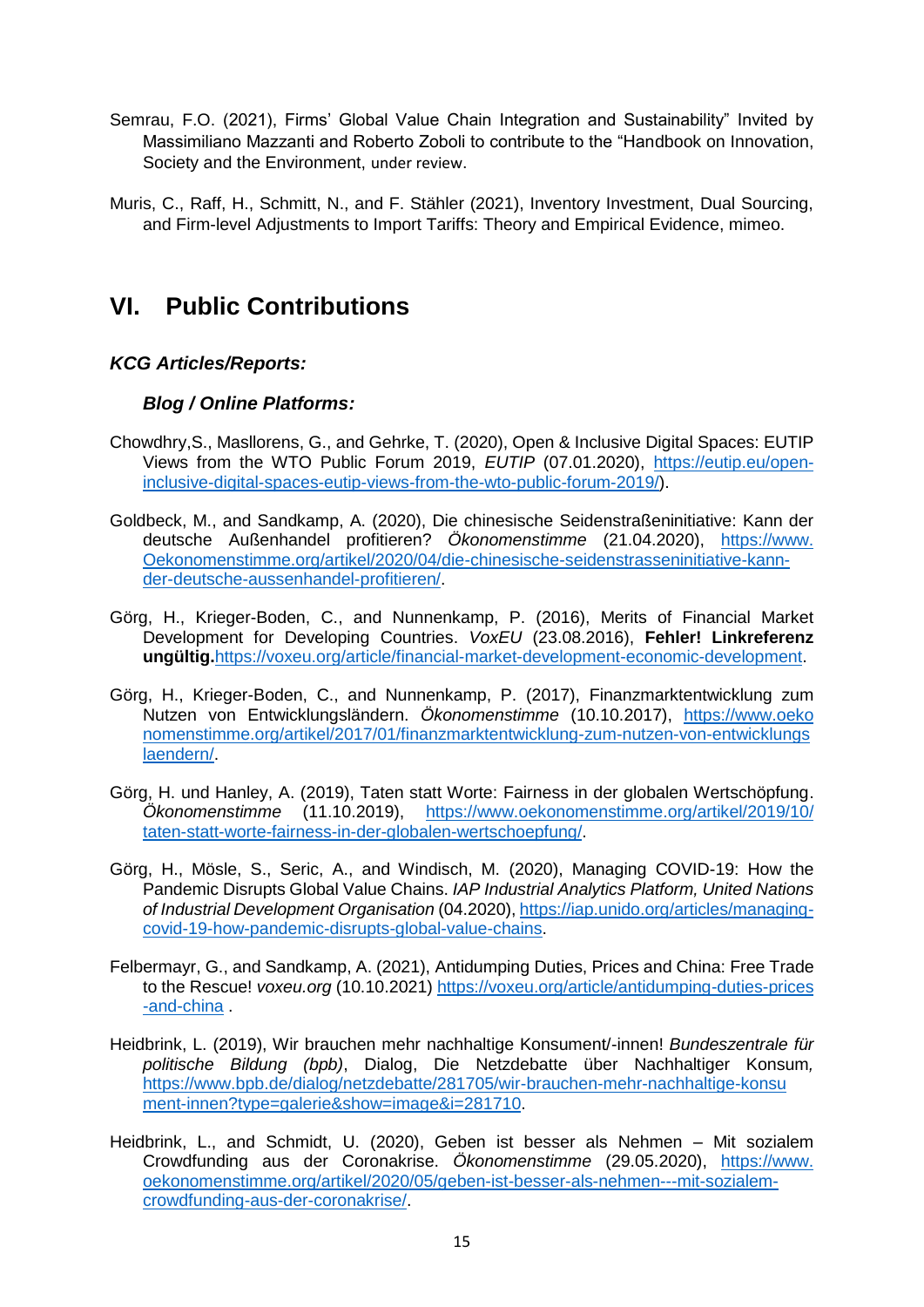- Kinzius, L., Sandkamp, A., and Yalcin, E. (2019), Global Trade Protection and the Role of Non-Tariff Barriers. *VocEU* (16.09.2019), [https://voxeu.org/article/global-trade-protection-and](https://voxeu.org/article/global-trade-protection-and-role-non-tariff-barriers)[role-non-tariff-barriers.](https://voxeu.org/article/global-trade-protection-and-role-non-tariff-barriers)
- Liu, W.-H. (2021), The Supply Chain is Becoming more Chinese, Opinion. *China.Table* (14.12.2021), [https://table.media/china/en/opinion/the-supply-chain-is-becoming-more](https://table.media/china/en/opinion/the-supply-chain-is-becoming-more-chinese/)[chinese/.](https://table.media/china/en/opinion/the-supply-chain-is-becoming-more-chinese/)
- Meyer, B., Mösle, S., and Windisch, M. (2020), Lessons from past disruptions to global value chains. *IAP Industrial Analytics Platform, United Nations Industrial Development Organisation* (05.2020), [https://iap.unido.org/articles/lessons-past-disruptions-global-value](https://iap.unido.org/articles/lessons-past-disruptions-global-value-chains)[chains.](https://iap.unido.org/articles/lessons-past-disruptions-global-value-chains)
- Moran T., Görg, H., Seric, A., and Krieger-Boden, C. (2017), Attracting Quality Foreign Direct Investment in Developing Countries. *International Growth Centre* (IGC) Blog (19.10.2017)*,* [https://www.theigc.org/blog/attracting-quality-foreign-direct-investment-developing](https://www.theigc.org/blog/attracting-quality-foreign-direct-investment-dev‌eloping-countries/)[countries/.](https://www.theigc.org/blog/attracting-quality-foreign-direct-investment-dev‌eloping-countries/)
- Morner, M., and Heidbrink, L. (2018), Führungskräfte im Spannungsfeld zwischen gemeinsamen Werten und eigener Verantwortung. *Forum Wirtschaftsethik* (02.03.2018)*,*  [https://www.forum-wirtschaftsethik.de/fuehrungskraefte-im-spannungsfeld-zwischen](https://www.forum-wirtschaftsethik.de/fuehrungskraefte-im-spannungsfeld‌-zwischen-gemeinsamen-werten-und-eigener-verantwortung/)[gemeinsamen-werten-und-eigener-verantwortung/.](https://www.forum-wirtschaftsethik.de/fuehrungskraefte-im-spannungsfeld‌-zwischen-gemeinsamen-werten-und-eigener-verantwortung/)
- Sandkamp, A., Stamer, V., and Yang, S. (2022), The rum is gone! The Impact of Maritime Piracy on Trade and Transport. *voxeu.org* (24.01.2022) [https://voxeu.org/article/impact](https://voxeu.org/article/impact-maritime-piracy-trade-and-transport)[maritime-piracy-trade-and-transport.](https://voxeu.org/article/impact-maritime-piracy-trade-and-transport)
- Sandkamp, A. (2021), Lieferkettengesetz: Auswirkungen auf den Maschinenbau, *Kiel Focus (September 2021)* [https://www.ifw-kiel.de/de/publikationen/kiel-focus/2021/lieferketten](https://www.ifw-kiel.de/de/publikationen/kiel-focus/2021/lieferketten‌gesetz-auswirkungen-auf-den-maschinenbau-0/) [gesetz-auswirkungen-auf-den-maschinenbau-0/.](https://www.ifw-kiel.de/de/publikationen/kiel-focus/2021/lieferketten‌gesetz-auswirkungen-auf-den-maschinenbau-0/)
- Seric, A., Görg, H., Liu, W.-H., and Windisch, M. (2020), Risk, Resilience and Recalibration in Global Value Chains, IAP Industrial Analytics Platform, *United Nations Industrial Development Organisation* (20.12.2020), [https://iap.unido.org/articles/risk-resilience-and](https://iap.unido.org/articles/risk-resilience-and-recalibration-global-value-chains?s=09)[recalibration-global-value-chains?s=09.](https://iap.unido.org/articles/risk-resilience-and-recalibration-global-value-chains?s=09) The article is also available as a VOXeu blog article and as a blog article published at the OECD platform "Development Matters".

### *Newspaper:*

Görg, H. (2017), Nicht überreregulieren! Gastkommentar, *Handelsblatt* (05.01.2017).

- Görg, H. (2017), Weder Engel noch Ausbeuter, Forum Süddeutsche.de Wirtschaft, *Süddeutsche Zeitung* (25.06.2017), [https://www.sueddeutsche.de/wirtschaft/forum-wede](https://www.sueddeutsche.de/wirtschaft/forum-wede‌r-engel-noch-ausbeuter-1.3534225) [r-engel-noch-ausbeuter-1.3534225.](https://www.sueddeutsche.de/wirtschaft/forum-wede‌r-engel-noch-ausbeuter-1.3534225)
- Görg, H. (2018), Deutschland muss offen bleiben, Gastkommentar, *Handelsblatt* (03.10.2018), [https://www.handelsblatt.com/meinung/gastbeitraege/gastbeitrag-deutschland-muss](https://www.handelsblatt.com/meinung/gastbeitraege/gastbeitrag-deutschland-muss-‌oekonomisch-offen-bleiben/23138048.html?ticket=ST-2032518-mbefiBpzrBoMq4OjoD‌gx-ap5)[oekonomisch-offen-bleiben/23138048.html?ticket=ST-2032518-mbefiBpzrBoMq4OjoD](https://www.handelsblatt.com/meinung/gastbeitraege/gastbeitrag-deutschland-muss-‌oekonomisch-offen-bleiben/23138048.html?ticket=ST-2032518-mbefiBpzrBoMq4OjoD‌gx-ap5) [gx-ap5.](https://www.handelsblatt.com/meinung/gastbeitraege/gastbeitrag-deutschland-muss-‌oekonomisch-offen-bleiben/23138048.html?ticket=ST-2032518-mbefiBpzrBoMq4OjoD‌gx-ap5)
- Görg, H. (2018), Es geht noch mehr, Forum Süddeutsche.de Wirtschaft, *Süddeutsche Zeitung* (23.12.2018), [https://www.sueddeutsche.de/wirtschaft/forum-es-geht-noch-mehr-1.42642](https://www.sueddeutsche.de/wirtschaft/forum-es-geht-noch-mehr-1.4264268) [68.](https://www.sueddeutsche.de/wirtschaft/forum-es-geht-noch-mehr-1.4264268)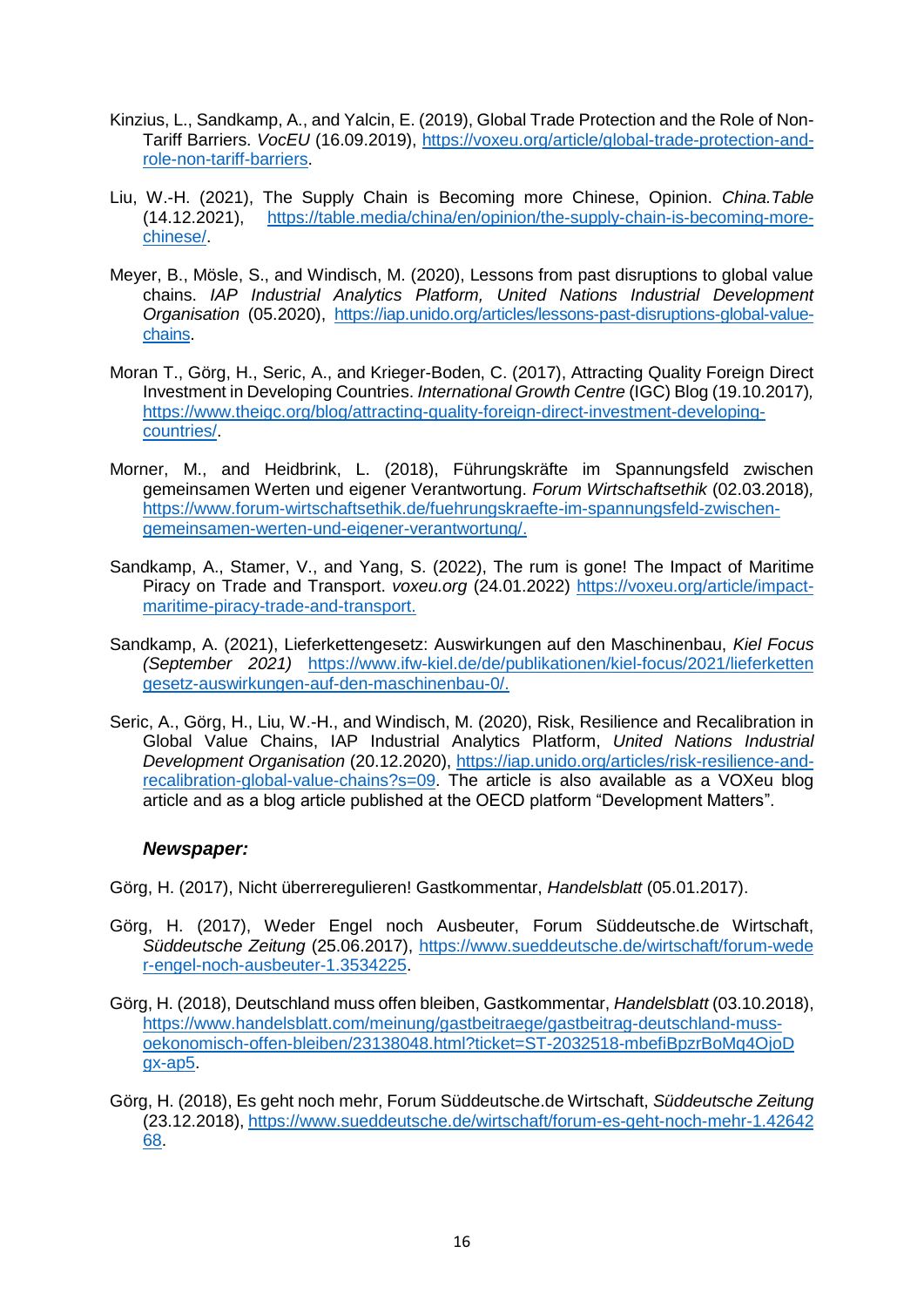Heidbrink, L., and Lorch A. (2018), Erst die Moral – dann die Ethik, *Frankfurter Allgemeine Zeitung* (26.02.2018)*,* [https://www.faz.net/aktuell/feuilleton/debatten/manager-sollten](https://www.faz.net/aktuell/feuilleton/debatten/manager-sollten-‌boni-fuer-richtiges-verhalten-bekommen-15467300.html)[boni-fuer-richtiges-verhalten-bekommen-15467300.html.](https://www.faz.net/aktuell/feuilleton/debatten/manager-sollten-‌boni-fuer-richtiges-verhalten-bekommen-15467300.html)

### *Reports/Policy papers:*

- Ackah, C., Görg, H., and Hornok, C. (2019), *Can Trade Foster Development? Firm-level Evidence for SMEs in Ghana*. Research Report funded by the German Federal Ministry of Cooperation and Development (BMZ) and by Deutsche Gesellschaft für Internationale Zusammenarbeit (GIZ GmbH).*,* [https://www.kcg-kiel.org/research-report-on-trade-for](https://www.kcg-kiel.org/research-report-on-trade-for-development-in-ghana-published-today/)[development-in-ghana-published-today/.](https://www.kcg-kiel.org/research-report-on-trade-for-development-in-ghana-published-today/)
- Felbermayr, G., García-Herrero, A., Langhammer, R.J., Liu, W.-H., Poitiers, N., Sandkamp, A., Wolff, G., and Xu, J. (2020), *EU-China Trade and Investment Relations in Challenging Times.* Policy Department for External Relations, DG for External Policies of the Union, PE 603.492, May 2020, [https://www.europarl.europa.eu/thinktank/en/document.html?](https://www.europarl.europa.eu/thinktank/en/document.html?‌reference=EXPO_STU%282020%29603492) [reference=EXPO\\_STU%282020%29603492.](https://www.europarl.europa.eu/thinktank/en/document.html?‌reference=EXPO_STU%282020%29603492)
- Felbermayr, G., Goldbeck, M., and Sandkamp, A. (2019), *Chinas ausländische Direktinvestitionen: Ein Überblick*. Kiel Policy Brief No. 123, [https://www.ifw-kiel.de/](https://www.ifw-kiel.de/‌de/publikationen/kiel-policy-briefs/2019/chinas-auslaendische-direktinvestitionen-ein-‌ueberblick-12545/) [de/publikationen/kiel-policy-briefs/2019/chinas-auslaendische-direktinvestitionen-ein](https://www.ifw-kiel.de/‌de/publikationen/kiel-policy-briefs/2019/chinas-auslaendische-direktinvestitionen-ein-‌ueberblick-12545/)[ueberblick-12545/.](https://www.ifw-kiel.de/‌de/publikationen/kiel-policy-briefs/2019/chinas-auslaendische-direktinvestitionen-ein-‌ueberblick-12545/)
- Felbermayr, G., Kamin, K., Chowdhry, S., Hinz, J., Jacobs, A.-K., Kill, S., and Sandkamp, A. (2021), *Perspektiven einer erfolgreichen europäischen Handelspolitik im Kontext geopolitischer Herausforderungen.* IfW Study for the Austrian Federal Ministry for Digital and Economic Affairs. [https://www.bmdw.gv.at/Services/Publikationen/Perspektiven](https://www.bmdw.gv.at/Services/Publikationen/Perspektiven-europaeische-Handelspolitik.html)[europaeische-Handelspolitik.html.](https://www.bmdw.gv.at/Services/Publikationen/Perspektiven-europaeische-Handelspolitik.html)
- Felbermayr, G., and Peterson, S. (2020), *Economic Assessment of Carbon Leakage and Carbon Border Adjustment.* Briefing for the European Parliament. [https://www.europarl.](https://www.europarl.europa.eu/RegData/etudes/BRIE/2020/603501/EXPO_BRI(2020)603501_EN.pdf) [europa.eu/RegData/etudes/BRIE/2020/603501/EXPO\\_BRI\(2020\)603501\\_EN.pdf.](https://www.europarl.europa.eu/RegData/etudes/BRIE/2020/603501/EXPO_BRI(2020)603501_EN.pdf)
- Felbermayr, G., Sandkamp, A., Liu, W.-H., Bickenbach, F., and Goldbeck, M. (2019), *Megatrends im Welthandel: Die neue Seidenstraße – Wachstumsregion zwischen Europa und Asien*. ifo Study commissioned by Chamber of Commerce and Industry in Bavaria. [https://www.ifo.de/DocDL/ifo-Studie\\_Megatrends\\_im\\_Welthandel\\_IHK\\_Impulse.pdf](https://www.ifo.de/DocDL/ifo-Studie_Megatrends_im_Welthandel_IHK_Impulse.pdf)
- Felbermayr, G., Sandkamp, A., Mahlkow, H., and Gans, S. (2021*), Lieferketten in der Zeit nach Corona (Supply Chains in the Post-Corona Era),* IMPULS, Stiftung für den Maschinenbau, den Anlagenbau und die Informationstechnik (VDMA), [https://www.ifw-kiel.de/de/](https://www.ifw-kiel.de/de/‌publikationen/policy-papers/2021/lieferketten-in-der-zeit-nach-corona-0/) [publikationen/policy-papers/2021/lieferketten-in-der-zeit-nach-corona-0/](https://www.ifw-kiel.de/de/‌publikationen/policy-papers/2021/lieferketten-in-der-zeit-nach-corona-0/) .
- Felbermayr, G., Sandkamp, A., and Stamer, V. (2020), *Großbritannien verbessert seine Verhandlungsposition* (The United Kingdom Improves its Negotiation Position). Kiel Policy Brief No. 133, [https://www.ifw-kiel.de/de/publikationen/kiel-policy-briefs/2020/grossbritan](https://www.ifw-kiel.de/de/publikationen/kiel-policy-briefs/2020/grossbritan‌nien-verbessert-seine-verhandlungsposition-13700/) [nien-verbessert-seine-verhandlungsposition-13700/.](https://www.ifw-kiel.de/de/publikationen/kiel-policy-briefs/2020/grossbritan‌nien-verbessert-seine-verhandlungsposition-13700/)
- Febermayr, G., and Sandkamp, A. (2021), Antidumpingzölle, Preise und China: Freihandel als Retter in der Not? WIFO Research Briefs 12/2021. [https://www.wifo.ac.at/jart/prj3/](https://www.wifo.ac.at/jart/prj3/wifo/resources/person_dokument/person_dokument.jart?publikationsid=68030&mime_type=application/pdf) [wifo/resources/person\\_dokument/person\\_dokument.jart?publikationsid=68030&mime\\_ty](https://www.wifo.ac.at/jart/prj3/wifo/resources/person_dokument/person_dokument.jart?publikationsid=68030&mime_type=application/pdf) [pe=application/pdf.](https://www.wifo.ac.at/jart/prj3/wifo/resources/person_dokument/person_dokument.jart?publikationsid=68030&mime_type=application/pdf)
- Felbermayr, G., Gans, S., Mahlkow, H., and Sandkamp, A. (2021), Decoupling Europe. Kiel Policy Brief No. 153, [https://www.ifw-kiel.de/de/publikationen/kiel-policy-briefs/2021/](https://www.ifw-kiel.de/de/publikationen/kiel-policy-briefs/2021/decoupling-europe-0/) [decoupling-europe-0/.](https://www.ifw-kiel.de/de/publikationen/kiel-policy-briefs/2021/decoupling-europe-0/)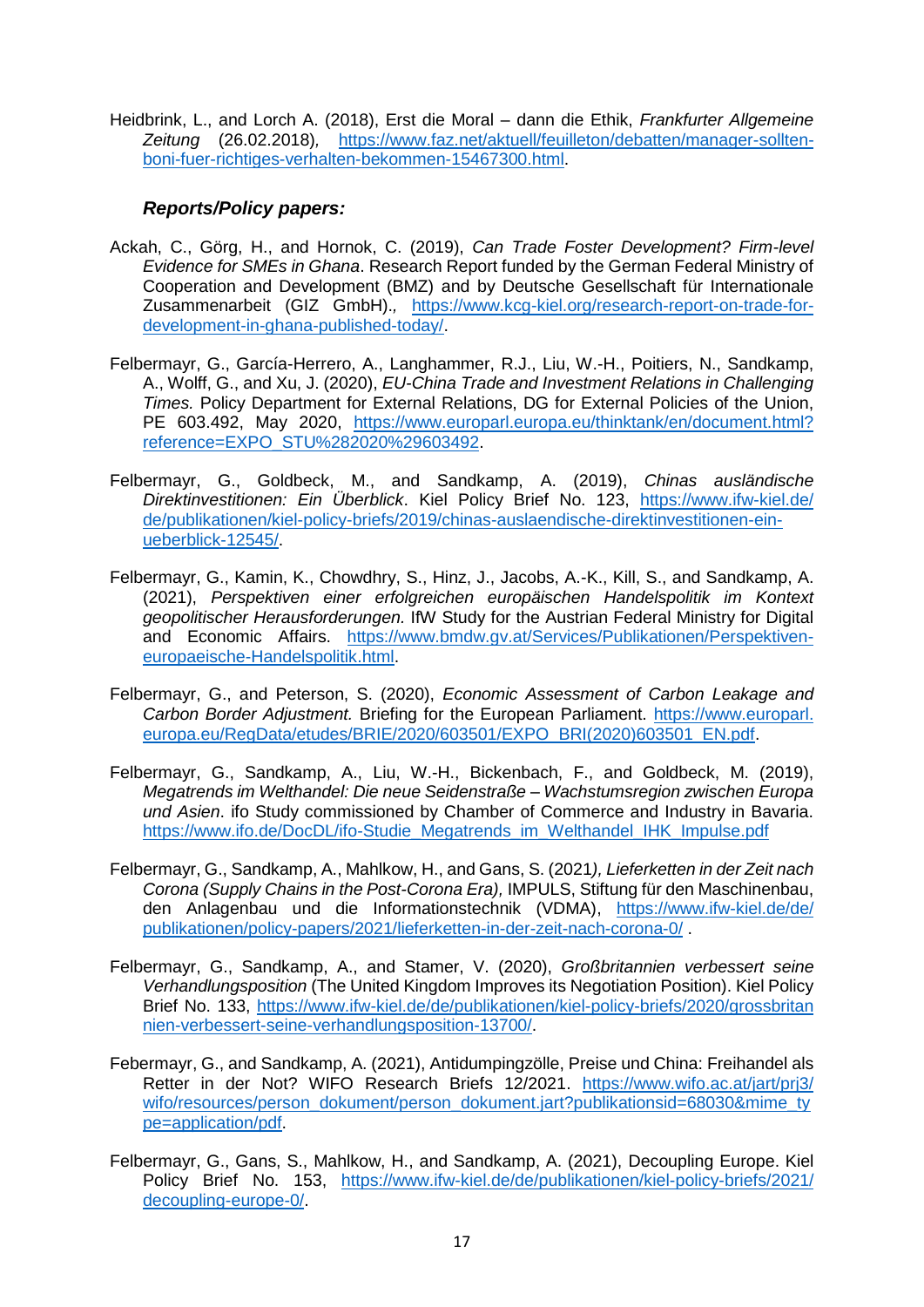- Felbermayr, G., Godart, O., Langhammer, R., and Sandkamp, A. (2021), Opportunities and Risks of a Due Diligence Law. IfW Study for the Mechanical Engineering Industry Association, Frankfurt. [https://www.ifw-kiel.de/experts/ifw/gabriel-felbermayr/opportuni](https://www.ifw-kiel.de/experts/ifw/gabriel-felbermayr/opportuni‌ties-and-risks-of-a-due-diligence-law-16604/) [ties-and-risks-of-a-due-diligence-law-16604/.](https://www.ifw-kiel.de/experts/ifw/gabriel-felbermayr/opportuni‌ties-and-risks-of-a-due-diligence-law-16604/)
- Fiedler, S., Görg, H., Hornok, C., Jannsen, N., Kooths, S., Marchal, L. and Potjagailo, G. (2018), Direktinvestitionen im Ausland – Auswirkungen auf die Deutsche Leistungsbilanz und Spillover-Effekte in den Empfängerländern (Outward Foreign Direct Investments – Implications on Germany's Current Account and Spillover Effects in the Host Countries). *Kieler Beiträge zur Wirtschaftspolitik* No. 16, [https://www.ifw-kiel.de/de/publikationen/](https://www.ifw-kiel.de/de/‌publikationen/kieler-beitraege-zur-wirtschaftspolitik/direktinvestitionen-im-ausland-effekte‌-auf-die-deutsche-leistungsbilanz-und-spillovers-in-den-empfaengerlaendern-11629/) [kieler-beitraege-zur-wirtschaftspolitik/direktinvestitionen-im-ausland-effekte-auf-die-deut](https://www.ifw-kiel.de/de/‌publikationen/kieler-beitraege-zur-wirtschaftspolitik/direktinvestitionen-im-ausland-effekte‌-auf-die-deutsche-leistungsbilanz-und-spillovers-in-den-empfaengerlaendern-11629/) [sche-leistungsbilanz-und-spillovers-in-den-empfaengerlaendern-11629/.](https://www.ifw-kiel.de/de/‌publikationen/kieler-beitraege-zur-wirtschaftspolitik/direktinvestitionen-im-ausland-effekte‌-auf-die-deutsche-leistungsbilanz-und-spillovers-in-den-empfaengerlaendern-11629/)
- Hanley A., Hornok, C., Semrau, F.O. and Steglich, F. (2019), Socially Responsible Production in Global Value Chains: A Roadmap. *G20 Insights Policy Brief,* [https://www.g20](https://www.g20-insights.org/policy_briefs/socially-responsible-production-in-global-value-chains-a-roadmap/) [insights.org/policy\\_briefs/socially-responsible-production-in-global-value-chains-a](https://www.g20-insights.org/policy_briefs/socially-responsible-production-in-global-value-chains-a-roadmap/)[roadmap/.](https://www.g20-insights.org/policy_briefs/socially-responsible-production-in-global-value-chains-a-roadmap/)
- Kamin, K., Bernoth, K, Dombrowski, J., Felbermayr, G., Fratzscher, M., Hoffmann, M., Horn, S., Neuhoff, K., Poitiers, N.F., Rieth, M., Sandkamp, A., Weil, P., Wolff, G., and Zachmann, G. (2021), Instruments of a Strategic Foreign Economic Policy. Study by IfW Kiel, Bruegel, and DIW Berlin for the German Federal Foreign Office. [https://www.ifw-kiel.de/](https://www.ifw-kiel.de/de/experten/ifw/katrin-kamin/instruments-of-a-strategic-foreign-economic-policy-16764/) [de/experten/ifw/katrin-kamin/instruments-of-a-strategic-foreign-economic-policy-16764/.](https://www.ifw-kiel.de/de/experten/ifw/katrin-kamin/instruments-of-a-strategic-foreign-economic-policy-16764/)
- Martínez-Zarzoso, I., Roy-Mukherjee, S., Semrau, F.O., and Voicu, A. M. (2021), Pollution Reduction by Rationalization in Indian Firms. *INFER Brief Series* No.1. [https://infer](https://infer-research.eu/publication/pollution-reduction-by-rationalization-in-indian-firms-2/)[research.eu/publication/pollution-reduction-by-rationalization-in-indian-firms-2/.](https://infer-research.eu/publication/pollution-reduction-by-rationalization-in-indian-firms-2/)
- Mahlkow, H., Wanner, J., Felbermayr, G., and Peterson, S. (2021), EU-Klimapolitik, Klimaclubs und CO2-Grenzausgleich. IfW study commissioned by the Bertelsmann Stiftung [https://www.bertelsmann-stiftung.de/en/publications/publication/did/eu-klima](https://www.bertelsmann-stiftung.de/en/publications/publication/did/eu-klima‌politik-klimaclubs-und-co2-grenzausgleich) [politik-klimaclubs-und-co2-grenzausgleich](https://www.bertelsmann-stiftung.de/en/publications/publication/did/eu-klima‌politik-klimaclubs-und-co2-grenzausgleich) .
- Mösle, S., and Steglich, F. (2020), Policy instruments for FDI promotion in Africa, *PEGNet Policy Brief*, 21, June 2020 [https://www.pegnet.ifw-kiel.de/policy-briefs/policy-instru](https://www.pegnet.ifw-kiel.de/policy-briefs/policy-instru‌ments-for-fdi-promotion-in-africa-14635/) [ments-for-fdi-promotion-in-africa-14635/.](https://www.pegnet.ifw-kiel.de/policy-briefs/policy-instru‌ments-for-fdi-promotion-in-africa-14635/)
- Peterson, S., Wanner, J., and Felbermayr, G. (2021), Der Effekt von klimapolitischen Maßnahmen auf CO2‐Emissionen und CO2‐Fußabdrücke. IfW study commissioned by the Bertelsmann Stiftung. [https://www.bertelsmann-stiftung.de/en/publications/publica](https://www.bertelsmann-stiftung.de/en/publications/publica‌tion/did/der-effekt-von-klimapolitischen-massnahmen-auf-co2-emissionen-und-co2-fussabdruecke) [tion/did/der-effekt-von-klimapolitischen-massnahmen-auf-co2-emissionen-und-co2](https://www.bertelsmann-stiftung.de/en/publications/publica‌tion/did/der-effekt-von-klimapolitischen-massnahmen-auf-co2-emissionen-und-co2-fussabdruecke) [fussabdruecke](https://www.bertelsmann-stiftung.de/en/publications/publica‌tion/did/der-effekt-von-klimapolitischen-massnahmen-auf-co2-emissionen-und-co2-fussabdruecke) .

### *Interviews/Quotes:*

- Görg, H. in "Das Globalisierungs-Paradox". Capital (09.2016), [https://www.inpactmedia.com/](https://www.inpactmedia.com/wirtschaft/international-business/das-globalisierungs-paradox) [wirtschaft/international-business/das-globalisierungs-paradox](https://www.inpactmedia.com/wirtschaft/international-business/das-globalisierungs-paradox) .
- Görg, H. in "Die Globalisierung auf der Spur". Kieler Nachrichten (15.11.2016), [https://www.kn](https://www.kn-online.de/Nachrichten/Wirtschaft/Kiel-Centre-for-Globalisation-Der-Globalisierung-auf-der-Spur)[online.de/Nachrichten/Wirtschaft/Kiel-Centre-for-Globalisation-Der-Globalisierung-auf](https://www.kn-online.de/Nachrichten/Wirtschaft/Kiel-Centre-for-Globalisation-Der-Globalisierung-auf-der-Spur)[der-Spur.](https://www.kn-online.de/Nachrichten/Wirtschaft/Kiel-Centre-for-Globalisation-Der-Globalisierung-auf-der-Spur)
- Görg, H. in "Die Globalisierung auf der Anklagebank". Süddeutsche Zeitung (18.01.2017), [https://www.sueddeutsche.de/wirtschaft/welthandel-die-globalisierung-auf-der-anklage](https://www.sueddeutsche.de/wirtschaft/welthandel-die-globalisierung-auf-der-anklagebank-1.3338204) [bank-1.3338204.](https://www.sueddeutsche.de/wirtschaft/welthandel-die-globalisierung-auf-der-anklagebank-1.3338204)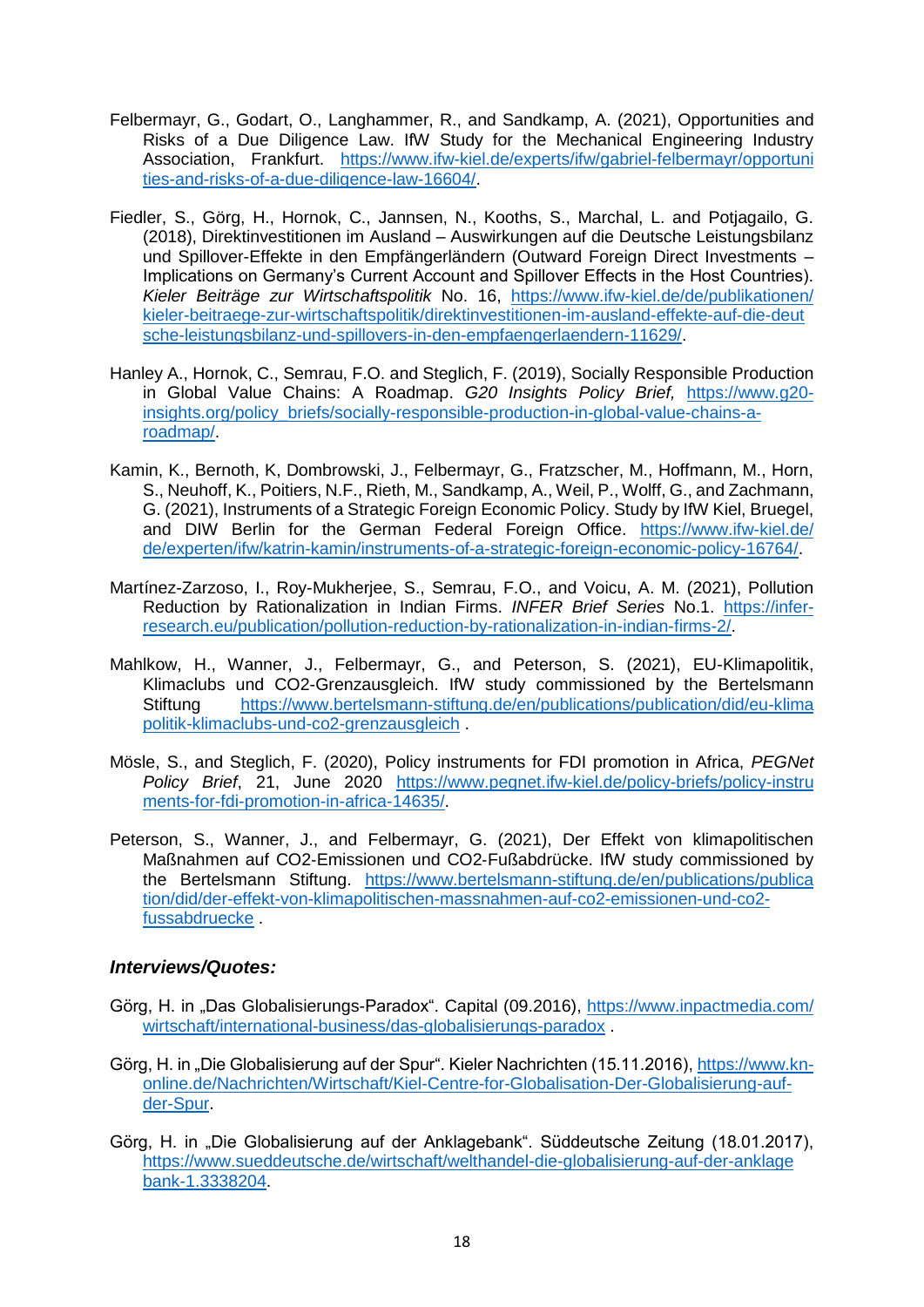Görg, H. in "Zeitenwende für US-Gläubiger". Münchner Merkur (08.02.2017).

- Görg, H. in "Das Billionen-Problem mit den US-Staatsanleihen und seinen Gläubigern". Focus (08.02.2017), [https://www.focus.de/finanzen/boerse/gefaehrliches-spiel-der-billionen](https://www.focus.de/finanzen/boerse/gefaehrliches-spiel-der-billionen-‌schuldenberg-warum-die-us-staatsanleihen-zum-problem-werden-koennten_id_661‌1276.html)[schuldenberg-warum-die-us-staatsanleihen-zum-problem-werden-koennten\\_id\\_661](https://www.focus.de/finanzen/boerse/gefaehrliches-spiel-der-billionen-‌schuldenberg-warum-die-us-staatsanleihen-zum-problem-werden-koennten_id_661‌1276.html) [1276.html.](https://www.focus.de/finanzen/boerse/gefaehrliches-spiel-der-billionen-‌schuldenberg-warum-die-us-staatsanleihen-zum-problem-werden-koennten_id_661‌1276.html)
- Görg, H. in "Noch vor Frankreich: China ist jetzt Deutschlands wichtigster Handelspartner". Frankfurter Allgemeine Zeitung (24.02.2017), [https://www.faz.net/aktuell/wirtschaft/wirt](https://www.faz.net/aktuell/wirtschaft/wirt‌schaftspolitik/deutschland-macht-mit-china-die-meisten-export-geschaefte-14892440.html) [schaftspolitik/deutschland-macht-mit-china-die-meisten-export-geschaefte-1489](https://www.faz.net/aktuell/wirtschaft/wirt‌schaftspolitik/deutschland-macht-mit-china-die-meisten-export-geschaefte-14892440.html) [2440.html.](https://www.faz.net/aktuell/wirtschaft/wirt‌schaftspolitik/deutschland-macht-mit-china-die-meisten-export-geschaefte-14892440.html)
- Görg, H. in "Slowdown der Globalisierung". taz.de (16.03.2017), [https://taz.de/EU-Report-zur-](https://taz.de/EU-Report-zur-Arbeitsplatzabwanderung/!5391428/)[Arbeitsplatzabwanderung/!5391428/.](https://taz.de/EU-Report-zur-Arbeitsplatzabwanderung/!5391428/)
- Görg, H. in "Trump trifft Xi seinen Gläubiger". Deutsche Welle (06.04.2017), [https://www.dw.](https://www.dw.com/de/trump-trifft-xi-seinen-gl%C3%A4ubiger/a-38302708) [com/de/trump-trifft-xi-seinen-gl%C3%A4ubiger/a-38302708.](https://www.dw.com/de/trump-trifft-xi-seinen-gl%C3%A4ubiger/a-38302708)
- Görg, H. in "G20 Treffen der Arbeitsminister: Shoppen auf Kosten der Anderen". ZDF heute.de (19.05.2017).
- Görg, H. in "G20-Gipfel, Billig-Arbeit für deutsche Konsumtempel Menschenrechte egal?". Stuttgarter Zeitung (19.05.2017), [https://www.stuttgarter-zeitung.de/inhalt.g20-gipfel](https://www.stuttgarter-zeitung.de/inhalt.g20-gipfel-billig-arbeit-fuer-deutsche-konsumtempel-menschenrechte-egal.2688cced-b81e-4d28-862d-55d13328c0b4.html)[billig-arbeit-fuer-deutsche-konsumtempel-menschenrechte-egal.2688cced-b81e-4d28-](https://www.stuttgarter-zeitung.de/inhalt.g20-gipfel-billig-arbeit-fuer-deutsche-konsumtempel-menschenrechte-egal.2688cced-b81e-4d28-862d-55d13328c0b4.html) [862d-55d13328c0b4.html.](https://www.stuttgarter-zeitung.de/inhalt.g20-gipfel-billig-arbeit-fuer-deutsche-konsumtempel-menschenrechte-egal.2688cced-b81e-4d28-862d-55d13328c0b4.html)
- Görg, H. in "Die Globalisierung fängt erst an". Frankfurter Allgemeine Woche (26.05.2017).
- Görg, H. in "Der Markt braucht den Staat". Kieler Nachrichten (21.09.2017), [https://www.ifw](https://www.ifw-kiel.de/de/publikationen/das-ifw-in-den-medien/2017/september/der-markt-braucht-den-staat/)[kiel.de/de/publikationen/das-ifw-in-den-medien/2017/september/der-markt-braucht-den](https://www.ifw-kiel.de/de/publikationen/das-ifw-in-den-medien/2017/september/der-markt-braucht-den-staat/)[staat/.](https://www.ifw-kiel.de/de/publikationen/das-ifw-in-den-medien/2017/september/der-markt-braucht-den-staat/)
- Görg, H. in "Wem ein harter Brexit weh tun wird". Frankfurter Allgemeine Zeitung (01.11.2017), [https://www.faz.net/aktuell/wirtschaft/harter-brexit-wird-drastische-folgen-fuer-den-handel](https://www.faz.net/aktuell/wirtschaft/harter-brexit-wird-drastische-folgen-fuer-den-handel‌-haben-15271459.html) [-haben-15271459.html.](https://www.faz.net/aktuell/wirtschaft/harter-brexit-wird-drastische-folgen-fuer-den-handel‌-haben-15271459.html)
- Görg, H. in "Warum Irland zählt". WDR 5 (13.12.2017).
- Görg, H. in "Die Globalisierung verringert die Armut". SR 2 (23.02.2018).
- Görg, H. in ..Reducing waiting times" D+C Development and Cooperation (18.02.2018), [https://www.dandc.eu/en/article/why-wto-agreement-trade-facilitation-matters.](https://www.dandc.eu/en/article/why-wto-agreement-trade-facilitation-matters)
- Görg, H. in "Die EU und China glauben nicht an den Freihandel". Capital (26.03.2018), [https://www.capital.de/wirtschaft-politik/die-eu-und-china-glauben-nicht-an-den-frei](https://www.capital.de/wirtschaft-politik/die-eu-und-china-glauben-nicht-an-den-freihandel) [handel.](https://www.capital.de/wirtschaft-politik/die-eu-und-china-glauben-nicht-an-den-freihandel)
- Görg, H. in "Gegen die Nachteile der Globalisierung hilft nur Umverteilung". Zeit Online (09.06.2018), [https://www.zeit.de/wirtschaft/2018-06/weltwirtschaft-globalisierung-vertei](https://www.zeit.de/wirtschaft/2018-06/weltwirtschaft-globalisierung-vertei‌lung-gerechtigkeit-holger-goerg) [lung-gerechtigkeit-holger-goerg.](https://www.zeit.de/wirtschaft/2018-06/weltwirtschaft-globalisierung-vertei‌lung-gerechtigkeit-holger-goerg)
- Görg, H. in "Der Handelsstreit fordert erste Opfer". FAZ (22.06.2018), [https://www.ifw](https://www.ifw-kiel.de/de/publikationen/das-ifw-in-den-medien/2018/june/der-handelsstreit-fordert-erste-opfer/)[kiel.de/de/publikationen/das-ifw-in-den-medien/2018/june/der-handelsstreit-fordert-erste](https://www.ifw-kiel.de/de/publikationen/das-ifw-in-den-medien/2018/june/der-handelsstreit-fordert-erste-opfer/)[pfer/.](https://www.ifw-kiel.de/de/publikationen/das-ifw-in-den-medien/2018/june/der-handelsstreit-fordert-erste-opfer/)
- Görg, H. in "Aufatmen im Handelsstreit". FAZ (29.08.2018).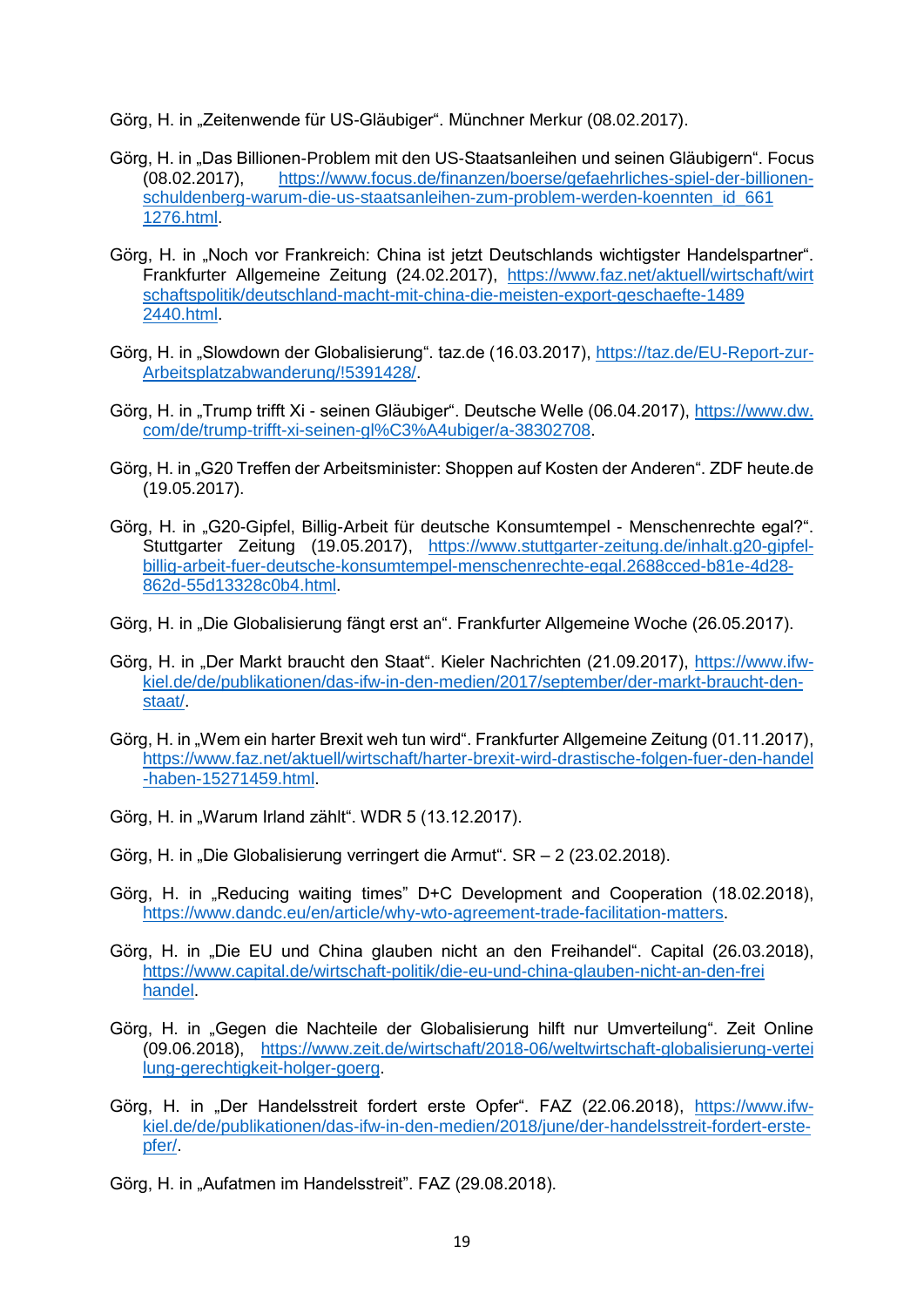- Görg, H. in "Firmenübernahmen aus China: Ökonomen kritisieren Altmaiers Vorstoß". Wirtschaftswoche (07.09.2018), [https://www.wiwo.de/politik/deutschland/firmenueber](https://www.wiwo.de/politik/deutschland/firmenueber‌nahmen-aus-china-oekonomen-kritisieren-altmaiers-vorstoss/23010682.html) [nahmen-aus-china-oekonomen-kritisieren-altmaiers-vorstoss/23010682.html](https://www.wiwo.de/politik/deutschland/firmenueber‌nahmen-aus-china-oekonomen-kritisieren-altmaiers-vorstoss/23010682.html) .
- Görg, H. in "Die großen Irrtümer der Globalisierung Handel, Kriege, Flüchtlinge". ZDFInfo (11.04.2019), [https://www.zdf.de/dokumentation/zdfinfo-doku/die-grossen-irrtuemer-der](https://www.zdf.de/dokumentation/zdfinfo-doku/die-grossen-irrtuemer-der-globalisierung-104.html)[globalisierung-104.html](https://www.zdf.de/dokumentation/zdfinfo-doku/die-grossen-irrtuemer-der-globalisierung-104.html) .
- Görg, H. in "Free and Fair Trade Contributes to Economic Development Survey". Business Ghana News (23.05.2019), [https://www.businessghana.com/site/news/Business/187957/](https://www.businessghana.com/site/news/Business/187957/‌Free-and-fair-trade-contribute-to-economic-development-Survey) [Free-and-fair-trade-contribute-to-economic-development-Survey.](https://www.businessghana.com/site/news/Business/187957/‌Free-and-fair-trade-contribute-to-economic-development-Survey)
- Görg, H. in "Study Recommends Support for Female Entrepreneurs". Ghanaian Times (23.05.2019), [https://www.ghanaiantimes.com.gh/%EF%BB%BFstudy-recommends](https://www.ghanaiantimes.com.gh/%EF%BB%BFstudy-recommends-‌support-for-female-entrepreneurs/)[support-for-female-entrepreneurs/.](https://www.ghanaiantimes.com.gh/%EF%BB%BFstudy-recommends-‌support-for-female-entrepreneurs/)
- Görg, H. in "Ökonomen: Der Handelskonflikt kennt nur Verlierer". FAZ (09.08.2019), [https://www.faz.net/aktuell/wirtschaft/der-handelsstreit/der-handelskonflikt-kennt-laut](https://www.faz.net/aktuell/wirtschaft/der-handelsstreit/der-handelskonflikt-kennt-laut-kieler-ifw-nur-verlierer-16324314.html)[kieler-ifw-nur-verlierer-16324314.html.](https://www.faz.net/aktuell/wirtschaft/der-handelsstreit/der-handelskonflikt-kennt-laut-kieler-ifw-nur-verlierer-16324314.html)
- Görg, H. in "Handelsstreit belastet EU mit einer Milliarde Euro Zollkosten". Handelsblatt (09.08.2019), [https://www.handelsblatt.com/politik/international/studie-handelsstreit](https://www.handelsblatt.com/politik/international/studie-handelsstreit-‌belastet-eu-mit-einer-milliarde-euro-zollkosten/24888000.html?ticket=ST-870755-Eca9‌LpENSOlHdavx0LDK-ap3)[belastet-eu-mit-einer-milliarde-euro-zollkosten/24888000.html?ticket=ST-870755-Eca9](https://www.handelsblatt.com/politik/international/studie-handelsstreit-‌belastet-eu-mit-einer-milliarde-euro-zollkosten/24888000.html?ticket=ST-870755-Eca9‌LpENSOlHdavx0LDK-ap3) [LpENSOlHdavx0LDK-ap3.](https://www.handelsblatt.com/politik/international/studie-handelsstreit-‌belastet-eu-mit-einer-milliarde-euro-zollkosten/24888000.html?ticket=ST-870755-Eca9‌LpENSOlHdavx0LDK-ap3)
- Görg, H. in "Handelskrieg USA-China trifft Europa massiv". Kieler Nachrichten (24.08.2019).
- Görg, H. in "Arbeitsminister Heil weist Kritik an Lieferkettengesetz zurück". Handelsblatt (19.07.2020), [https://www.handelsblatt.com/politik/deutschland/menschenrechte-arbeits](https://www.handelsblatt.com/politik/deutschland/menschenrechte-arbeitsminister-heil-weist-kritik-an-lieferkettengesetz-zurueck/26017308.html?ticket=ST-559763-sydHLRhPbU7RxHf1eLXM-ap4) [minister-heil-weist-kritik-an-lieferkettengesetz-zurueck/26017308.html?ticket=ST-559763](https://www.handelsblatt.com/politik/deutschland/menschenrechte-arbeitsminister-heil-weist-kritik-an-lieferkettengesetz-zurueck/26017308.html?ticket=ST-559763-sydHLRhPbU7RxHf1eLXM-ap4) [-sydHLRhPbU7RxHf1eLXM-ap4.](https://www.handelsblatt.com/politik/deutschland/menschenrechte-arbeitsminister-heil-weist-kritik-an-lieferkettengesetz-zurueck/26017308.html?ticket=ST-559763-sydHLRhPbU7RxHf1eLXM-ap4)
- Görg, H. in "Wirtschaft und Regierung streiten über Lieferkettengesetz". Frankfurter Rundschau (19.07.2020), [https://www.fr.de/politik/heil-weist-kritik-an-lieferkettengesetz](https://www.fr.de/politik/heil-weist-kritik-an-lieferkettengesetz-zurueck-zr-13836947.html)[zurueck-zr-13836947.html.](https://www.fr.de/politik/heil-weist-kritik-an-lieferkettengesetz-zurueck-zr-13836947.html)
- Görg, H. in "Wirtschaftsexperte: Mehr Transparenz in Lieferketten machbar". Die Welt (19.07.2020), [https://www.welt.de/regionales/hamburg/article211860299/Wirtschafts](https://www.welt.de/regionales/hamburg/article211860299/Wirtschafts‌experte-Mehr-Transparenz-in-Lieferketten-machbar.html) [experte-Mehr-Transparenz-in-Lieferketten-machbar.html.](https://www.welt.de/regionales/hamburg/article211860299/Wirtschafts‌experte-Mehr-Transparenz-in-Lieferketten-machbar.html)
- Görg, H. in "Wenn die Ware fehlt", Frankfurter Allgemeine Zeitung (09.03.2021).
- Görg, H. in RTL Nachtjournal (17.04.2021), [https://www.tvnow.de/shows/rtl-nachtjournal-](https://www.tvnow.de/shows/rtl-nachtjournal-290/2021-04/episode-73-sendung-vom-17-04-2021-3968420?utm_source=rtl&utm_medium=owned&utm_campaign=letzte_folgen&utm_term=rtl-nachtjournal)[290/2021-04/episode-73-sendung-vom-17-04-2021-3968420?utm\\_source=rtl&utm\\_](https://www.tvnow.de/shows/rtl-nachtjournal-290/2021-04/episode-73-sendung-vom-17-04-2021-3968420?utm_source=rtl&utm_medium=owned&utm_campaign=letzte_folgen&utm_term=rtl-nachtjournal) [medium=owned&utm\\_campaign=letzte\\_folgen&utm\\_term=rtl-nachtjournal.](https://www.tvnow.de/shows/rtl-nachtjournal-290/2021-04/episode-73-sendung-vom-17-04-2021-3968420?utm_source=rtl&utm_medium=owned&utm_campaign=letzte_folgen&utm_term=rtl-nachtjournal)
- Görg, H. in "Sind deutsche Konzerne für Rodungen am Amazonas mitverantwortlich?". Capital (21.04.2021), [https://www.capital.de/wirtschaft-politik/sind-deutsche-konzerne-fuer](https://www.capital.de/wirtschaft-politik/sind-deutsche-konzerne-fuer-rodungen-am-amazonas-mitverantwortlich)[rodungen-am-amazonas-mitverantwortlich.](https://www.capital.de/wirtschaft-politik/sind-deutsche-konzerne-fuer-rodungen-am-amazonas-mitverantwortlich)
- Görg, H. in "Mit Chinas Kredit an Ungarn schwindet die Dominanz von Weltbank und IWF". Welt am Sonntag (10.10.2021), [https://www.welt.de/finanzen/article234324162/Mit-](https://www.welt.de/finanzen/article234324162/Mit-Chinas-Kredit-an-Ungarn-schwindet-die-Dominanz-von-Weltbank-und-IWF.html)[Chinas-Kredit-an-Ungarn-schwindet-die-Dominanz-von-Weltbank-und-IWF.html.](https://www.welt.de/finanzen/article234324162/Mit-Chinas-Kredit-an-Ungarn-schwindet-die-Dominanz-von-Weltbank-und-IWF.html)
- Görg, H. in "Eine Renaissance des Freihandels ist möglich". WirtschaftsWoche (22.12.2021), [https://www.wiwo.de/politik/konjunktur/weltwirtschaft-eine-renaissance-des-freihandels](https://www.wiwo.de/politik/konjunktur/weltwirtschaft-eine-renaissance-des-freihandels-ist-moeglich/27885112.html)[ist-moeglich/27885112.html.](https://www.wiwo.de/politik/konjunktur/weltwirtschaft-eine-renaissance-des-freihandels-ist-moeglich/27885112.html)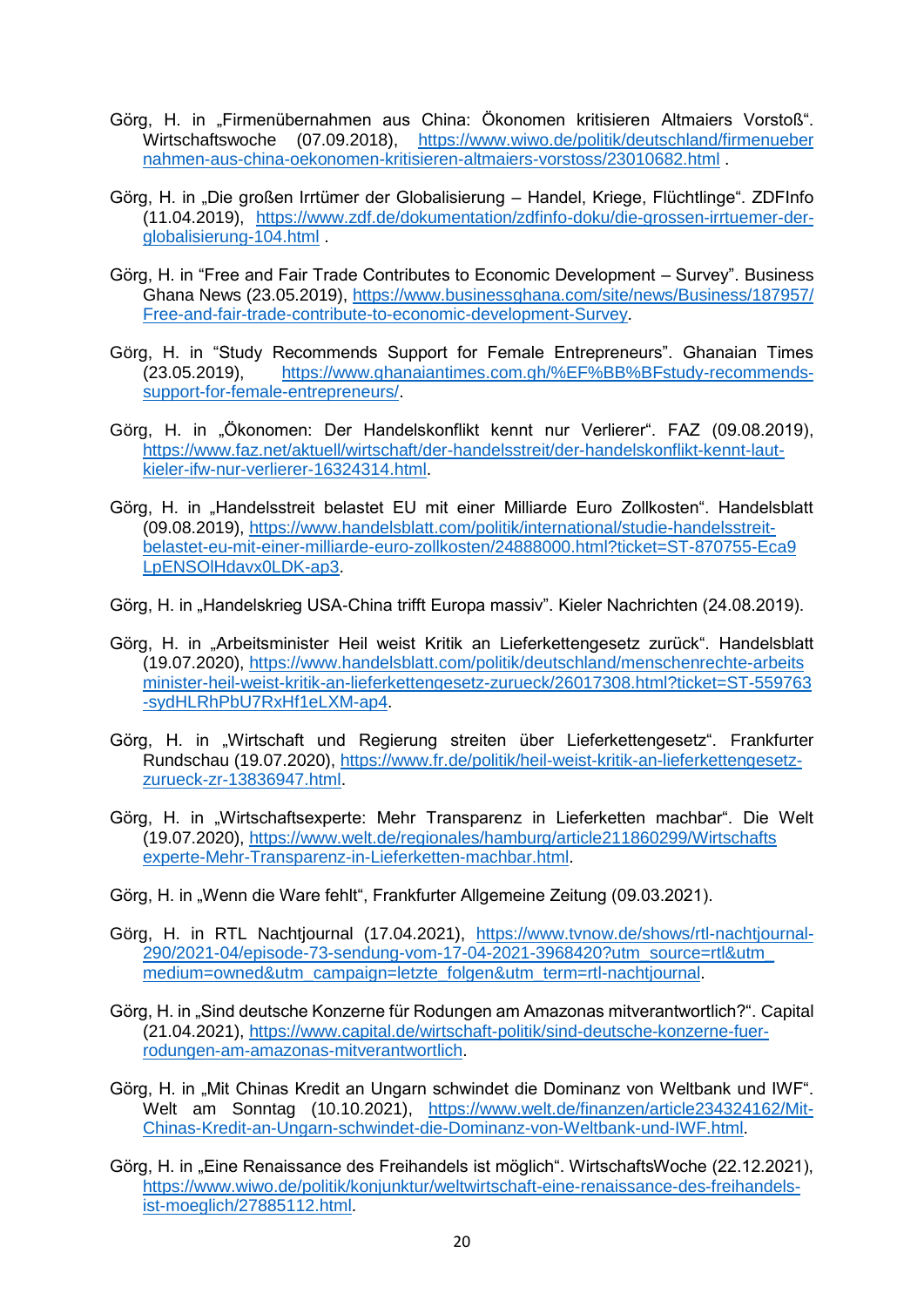- Görg, H. in "Chinas Beitritt zur WTO bringt den Globalisierungsprozess voran". Chinese Social Sciences Today (24.12.2021), http://sscp.cssn.cn/xkpd/xszx/qj/202112/t20211224\_538 [4878.html.](http://sscp.cssn.cn/xkpd/xszx/gj/202112/t20211224_538‌4878.html)
- Heidbrink, L. Discussant at a TV program: "Ich kaufe, also bin ich". 3SAT (29.06.2017), <https://www.3sat.de/wissen/scobel/ich-kaufe-also-bin-ich-100.html> .
- Heidbrink, L. in "Profitlogik und Moral sind vereinbar". Gespräch im Deutschlandfunk (04.08.2018), [https://www.deutschlandfunkkultur.de/ludger-heidbrink-ueber-unterneh](https://www.deutschlandfunkkultur.de/ludger-heidbrink-ueber-unterneh‌mensfuehrung-profitlogik-und.990.de.html?dram:article_id=424594) [mensfuehrung-profitlogik-und.990.de.html?dram:article\\_id=424594.](https://www.deutschlandfunkkultur.de/ludger-heidbrink-ueber-unterneh‌mensfuehrung-profitlogik-und.990.de.html?dram:article_id=424594)
- Heidbrink, L. in "Auf ein Wort...Verantwortung". Interview in Deutsche Welle (28.09.2019), [https://www.dw.com/de/auf-ein-wortverantwortung/av-50618341.](https://www.dw.com/de/auf-ein-wortverantwortung/av-50618341)
- Hinz, J. in "Sanktionen gegen Russland: "Europa muss mit einer Stimme sprechen"". Deutsche Welle (01.02.2022), [https://www.dw.com/de/sanktionen-gegen-russland-europa-muss](https://www.dw.com/de/sanktionen-gegen-russland-europa-muss-‌mit-einer-stimme-sprechen/a-60612527)[mit-einer-stimme-sprechen/a-60612527.](https://www.dw.com/de/sanktionen-gegen-russland-europa-muss-‌mit-einer-stimme-sprechen/a-60612527)
- Konow, J. in "So schenkt man richtig: Eine Anleitung in fünf Lektionen". Die Zeit (03.04.2017).
- KCG, KCG Ghana Report "Can Trade Foster Development? Firm-level Evidence for SMEs in Ghana" in Daily News. TV 3 News Ghana (21.05.2019).
- KCG, KCG Ghana Report "Can Trade Foster Development? Firm-level Evidence for SMEs in Ghana", in GIZ TRADE Newsletter" (07.06.2019).
- KCG, Kiel Institute Study in "Terms of Trade: Europe Just Reminded Trump Why He's Mad at Them on Trade". Bloomberg (16.08.2019), [https://news.bloomberglaw.com/international](https://news.bloomberglaw.com/inter‌national-trade/terms-of-trade-eu-just-reminded-trump-why-hes-mad-at-them-too?utm_source=‌rss&utm_medium=ITNW&utm_campaign=0000016c-9a2c-d9d7-a1fd-df3f18a40000)[trade/terms-of-trade-eu-just-reminded-trump-why-hes-mad-at-them-too?utm\\_source=](https://news.bloomberglaw.com/inter‌national-trade/terms-of-trade-eu-just-reminded-trump-why-hes-mad-at-them-too?utm_source=‌rss&utm_medium=ITNW&utm_campaign=0000016c-9a2c-d9d7-a1fd-df3f18a40000) [rss&utm\\_medium=ITNW&utm\\_campaign=0000016c-9a2c-d9d7-a1fd-df3f18a40000.](https://news.bloomberglaw.com/inter‌national-trade/terms-of-trade-eu-just-reminded-trump-why-hes-mad-at-them-too?utm_source=‌rss&utm_medium=ITNW&utm_campaign=0000016c-9a2c-d9d7-a1fd-df3f18a40000)
- Liu, W.-H. in "Chinas Ziel ist es nicht, gegen Trump zu gewinnen". Capital (28.05.2019), [https://www.capital.de/wirtschaft-politik/chinas-ziel-ist-es-nicht-gegen-trump-zu-gewin](https://www.capital.de/wirtschaft-politik/chinas-ziel-ist-es-nicht-gegen-trump-zu-gewin‌nen) [nen.](https://www.capital.de/wirtschaft-politik/chinas-ziel-ist-es-nicht-gegen-trump-zu-gewin‌nen)
- Liu, W.-H. in "Wie weit reicht der Arm Pekings". Detaktor.fm (19.10.2019), [https://detektor.](https://detektor.fm/wirtschaft/piqd-thema-70-jahre-volksrepublik-china) [fm/wirtschaft/piqd-thema-70-jahre-volksrepublik-china.](https://detektor.fm/wirtschaft/piqd-thema-70-jahre-volksrepublik-china)
- Liu, W.-H. in "Wieder was gelernt # 248: Verzögert das Coronavirus das neue iPhone?", ntv Audio (28.02.2020), [https://www.n-tv.de/mediathek/audio/Verzoegert-das-Coronavirus](https://www.n-tv.de/mediathek/audio/Verzoegert-das-Coronavirus-das-neue-iPhone-article21605729.html)[das-neue-iPhone-article21605729.html](https://www.n-tv.de/mediathek/audio/Verzoegert-das-Coronavirus-das-neue-iPhone-article21605729.html) .
- Liu, W.-H. in "Will German Coronavirus Response Attract Foreign Investment?". Deutsche Welle (07.05.2020), [https://www.dw.com/en/will-german-coronavirus-response-attract](https://www.dw.com/en/will-german-coronavirus-response-attract-foreign-investment/a-53356715)[foreign-investment/a-53356715.](https://www.dw.com/en/will-german-coronavirus-response-attract-foreign-investment/a-53356715)
- Liu, W.-H. in "Kaffeekonzerne sind die Gewinner". Frankfurter Rundschau (30.01.2021).
- Liu, W.-H. in "Konzerne in der Verantwortung". Frankfurter Allgemeine Zeitung (08.02.2021).
- Liu, W.-H. in "Verschärfte Konflikte zwischen Europa und China: Gibt es noch eine Chance auf das EU-China Investitionsabkommen?". Deutsche Welle (24.03.2021).
- Liu, W.-H. in "Titel-story: Bis ins Mark" über Chinas Rolle im globalen Tomatenhandel. Ökotest Magazin (May 2021).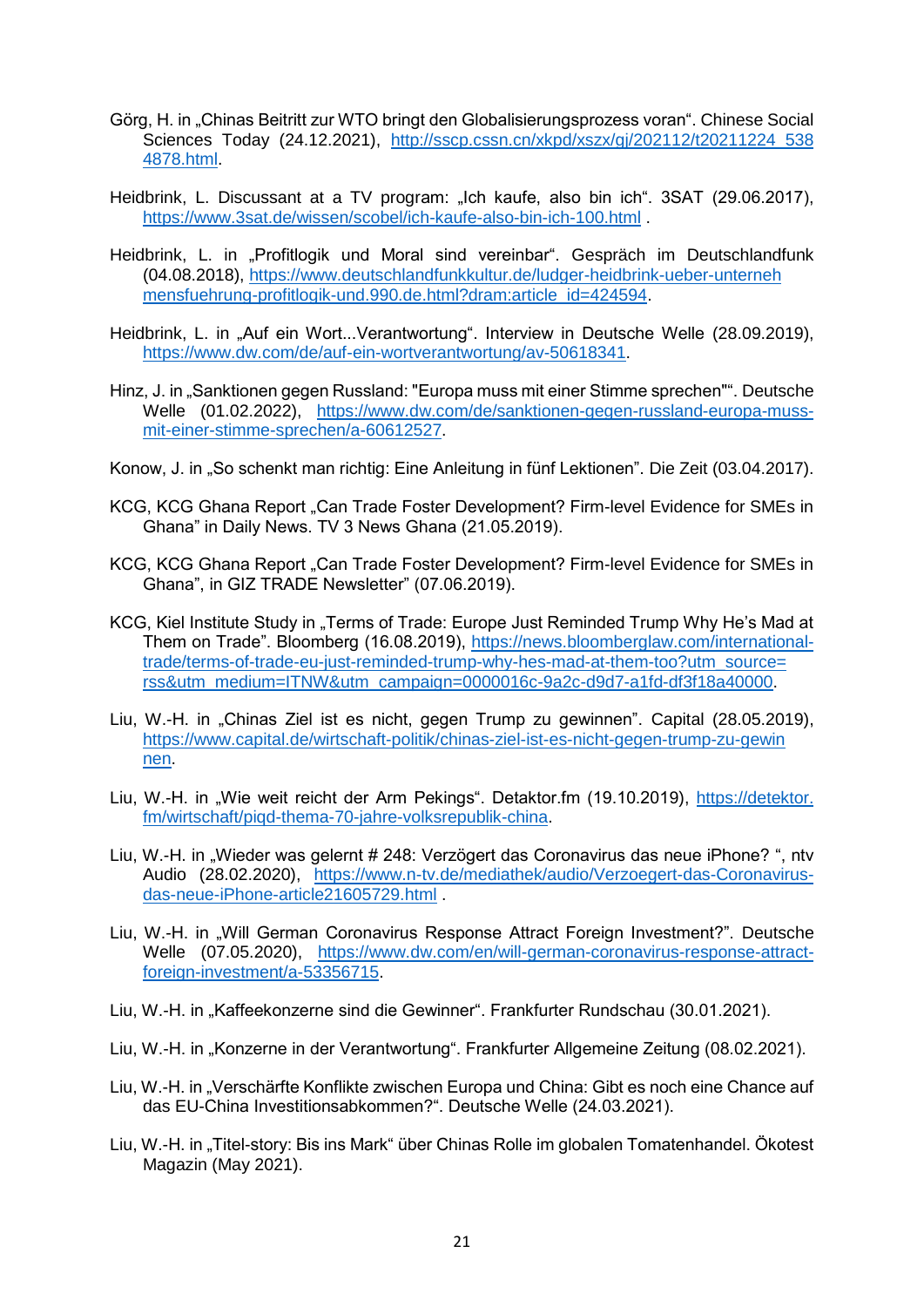- Liu, W.-H. in "China setzt deutsche Exportwirtschaft in Europa unter Druck". Die Welt (22.08.2021), [https://www.welt.de/wirtschaft/article233275845/IW-Studie-China-setzt](https://www.welt.de/wirtschaft/article233275845/IW-Studie-China-setzt-‌deutsche-Exportwirtschaft-in-Europa-unter-Druck.html)[deutsche-Exportwirtschaft-in-Europa-unter-Druck.html.](https://www.welt.de/wirtschaft/article233275845/IW-Studie-China-setzt-‌deutsche-Exportwirtschaft-in-Europa-unter-Druck.html)
- Liu, W.-H. in "Mangelware? Ungeduldige Schiffe sind schuld". NTV Podcast (11.10.2021), [https://podcasts.apple.com/de/podcast/mangelware-%C3%BCberall-ungeduldige](https://podcasts.apple.com/de/podcast/mangelware-%C3%BCberall-ungeduldige-‌schiffe-sind-schuld/id1434819309?i=1000538171865)[schiffe-sind-schuld/id1434819309?i=1000538171865.](https://podcasts.apple.com/de/podcast/mangelware-%C3%BCberall-ungeduldige-‌schiffe-sind-schuld/id1434819309?i=1000538171865)
- Liu, W.-H. in "So bedroht Chinas Null-Covid-Politik die Weltwirtschaft". Spiegel (20.01.2022), [https://www.spiegel.de/wirtschaft/omikron-bedroht-die-wirtschaft-in-china-die-lokomotive](https://www.spiegel.de/wirtschaft/omikron-bedroht-die-wirtschaft-in-china-die-lokomotive-wird-zum-bremsklotz-a-ea282f58-f936-46e8-9105-9537da802a4d)[wird-zum-bremsklotz-a-ea282f58-f936-46e8-9105-9537da802a4d.](https://www.spiegel.de/wirtschaft/omikron-bedroht-die-wirtschaft-in-china-die-lokomotive-wird-zum-bremsklotz-a-ea282f58-f936-46e8-9105-9537da802a4d)
- Sandkamp, A. in "G7 und China: Warum Deutschland die Konfrontation mit China scheut". Zeit Online (14.06.2021).
- Sandkamp, A. in "Wie die G7 die Neue Seidenstraße kreuzen wollen" Augsburger Allgemeine (17.06.2021).
- Sandkamp, A. in "Sollten die globalen Lieferketten wirklich gekürzt werden?" Augsburger Allgemeine (05.08.2021).
- Sandkamp, A. in "Wirtschaftliche Autonomie kostet Hunderte Milliarden". Frankfurter Allgemeine Zeitung (05.08.2021).
- Sandkamp, A. in "Experte in Sachen Neue Seidenstraße, China". Table (26.08.2021).
- Sandkamp, A. in "Folgenreiche Sorgfaltspflichten IfW Gutachten zu Lieferkettengesetz Maschinenbauer fordern Negativliste für EU-weite Regeln". Börsen-Zeitung (15.09.2021).
- Sandkamp, A. in "Fears of a Bottleneck Recession: How shortages are hurting Germany". The New York Times (05.10.2021).
- Sandkamp, A. in "Schwellenländer drosseln Exporte mit fatalen Folgen". Handelsblatt (13.01.2022).
- Sandkamp, A. in ..3D Printing and Reshoring Offer Limited Protection to Supply Chains". Financial Times (18.01.2022).

Sandkamp, A. in "Chinas unheimliche Schlacht gegen die Omikron-Welle". Bild (26.01.2022).

### *Invited Conference Discussions / Public Speeches / Hearings:*

- Chowdhry, S., (2019), Talk on "Digital Trade and its Challenges" at the WTO Public Forum (10.10.2019).
- Felbermayr, G. (2019), Talk on "Die Rückkehr der Handelskrieger". Public Speech during the Kiel Week 2019 (25.06.2019).
- Felbermayr, G., and Sandkamp, A. (2021), Presentation of the IfW Study "Opportunities and Risks of a Due Diligence Law" in front of members of the German Engineering Federation (VDMA) (15.09.2021).
- Görg, H. (2017), Panelist at the Conference "The OECD Global Forum on International Investment (OECD-GFII) 2017 - Addressing the Challenges of Globalization" (06.03.2017).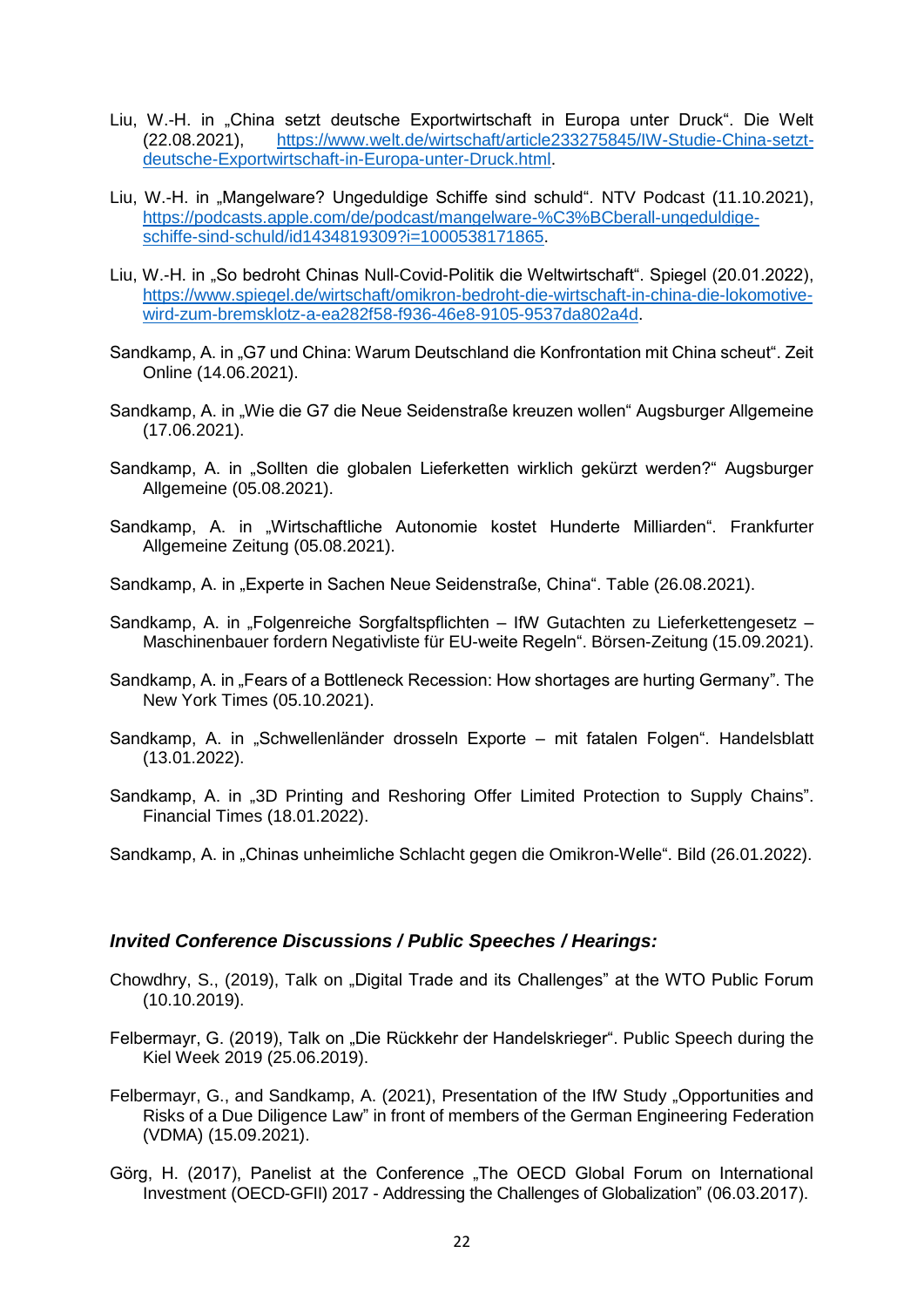- Görg, H. (2017), Talk on "Globalization" at the German Council of Economic Experts (Sachverständigenrat zur Begutachtung der gesamtwirtschaftlichen Entwicklung; 27.04.2017).
- Görg, H. (2018), Panelist at the Conference "11th KAS-BKU Expert Conference of Development and Economics – Grenzen des Handel(n)s" (26-27.02.2018).
- Görg, H. (2018), Moderator at the UNIDO-KCG Conference 2018 "Forum on Globalization and Industrialization 2018: Global Value Chains as Drivers of Structural Change" (18.06.2018).
- Görg, H. (2021), Expert invited to join the hearing on "Supply Chain Law" in the Environment and Agriculture Committee of the State Parliament of Schleswig-Holstein (28.04.2021).
- Görg, H. (2021), Talk on "Ein Lieferkettengesetz für Deutschland kann das gut gehen?". Public Speech during the Kiel Week 2021 (06.09.2021).
- Karimova, G.-S. Talk on "Ethische Begründung für existenzsichernde Löhne" in Bremen (Germany) at the event organized by Wachstumswende Bremen.*,* [https://wachstums](https://wachstumswende-bremen.de/event/ein-lohn-zum-leben-darfs-noch-etwas-mehr-sein/) [wende-bremen.de/event/ein-lohn-zum-leben-darfs-noch-etwas-mehr-sein/](https://wachstumswende-bremen.de/event/ein-lohn-zum-leben-darfs-noch-etwas-mehr-sein/) (07.10.2019).
- Liu, W.-H. (2019), Talk on "Chinese Direct Investment in Europe Challenges for EU FDI Policy" at the China-Germany/EU Industry & Investment Workshop organised by the German Development Institute and China Development Institute in Bonn, Germany (03.06.2019).
- Liu, W.-H. (2019), Talk on "Chinesische Direktinvestitionen in Europa Herausforderungen für die EU Politik". Public Speech during the Kiel Week 2019 (28.06.2019).
- Liu, W.-H. (2019), Presentation on "China's Belt and Road Initiative in Hamburg". Annual Conference of the Institute for Applied Commercial Law [Institut für angewandtes Wirtschaftsrecht, WIRE] (12.11.2019), [https://www.wire-institut.de/veranstaltungen/](https://www.wire-institut.de/veranstaltungen/jahrestagung-2019/) [jahrestagung-2019/](https://www.wire-institut.de/veranstaltungen/jahrestagung-2019/) .
- Liu, W.-H. (2021), Talk on "Der globale Kaffeehandel und die Entwicklungschancen für die Kaffeeanbauländer ". Public Speech during the Kiel Week 2021 (10.09.2021).
- Liu, W.-H., and Semrau, F.O. (2020), Talk on "Der globale Kaffeehandel und Entwicklungschancen" at the European Researchers' Night 2020 (27.11.2020).
- Peterson, S. (2021), Talk on "Emissionsverlagerungen vermeiden: Möglichkeiten und Grenzen eines CO2-Grenzausgleichs". Public Speech during the Kiel Week 2021 (07.09.2021).
- Sandkamp, A. (2020), Talk on "Chinas Seidenstraßen Initiative: Chancen und Herausforderungen für die deutsche Wirtschaft". Kieler Woche Vortrag 2020 (07.09.2020).
- Sandkamp, A. (2021), Presentation of the Kiel Policy Brief "Decoupling Europe" in front of members of the Bitkom trade policy work group. (21.09.2021).
- Sandkamp, A. (2021), Presentation of studies "Supply Chains in the post-Corona era" and "Opportunities and Risks of a Due Diligence Law" at the annual meeting of the Mechanical Engineering Industry Association (VDMA). (12.11.2021).
- Sandkamp, A. (2021), Talk on "The Chinese Belt and Road Initiative: Opportunities and Challenges for the German Economy" at the Night of the Profs at Kiel University (19.11.2021).